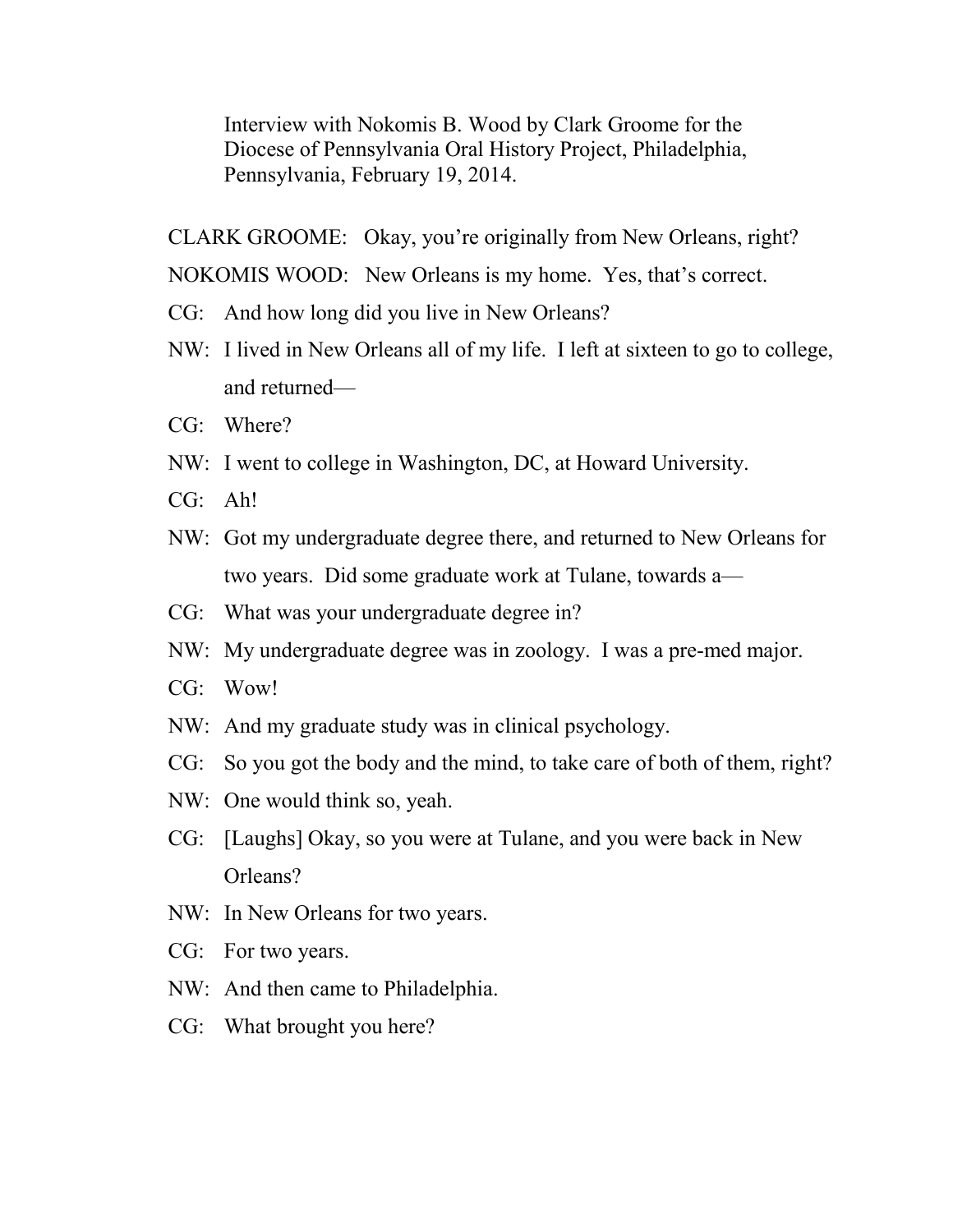- NW: A job, literally a job. It was the kind of itch that young people get when they imagine that home is not really home. It was supposed to be a two-year stint between going to medical school.
- CG: Ah!
- NW: If a sense of history serves at all, in 1965 there were very few medical schools that were admitting women, and even fewer that were admitting black women. So my time in Philadelphia was to be a little hiatus, to earn some money for medical school, and to sort of look at my future.
- CG: Was the fact that there were a bunch of really good medical schools in Philadelphia part of the reason you came up here?
- NW: It had an effect, yes.
- CG: I mean, with Penn and Jefferson, and Temple?
- NW: Exactly, yeah.
- CG: And Hahnemann, I guess, in those days.
- NW: And of course, Women's Medical was going, was still operating, so you know, in a sense of fall back language.
- CG: Oh, yeah, that was on the—yeah.
- NW: Exactly. The job that brought me to Philadelphia was as a caseworker at Episcopal Community Services.
- CG: Are you a lifelong Episcopalian?
- NW: I am not. I was confirmed in the Episcopal Church as a young teenager, fourteen, and it was—it was ecclesiastical compromise. I was raised in a family—my father is a very devout, very active Roman Catholic layman, in a city where everybody's Roman Catholic, even Baptists.
- CG: Of course, in New Orleans. Right, sure.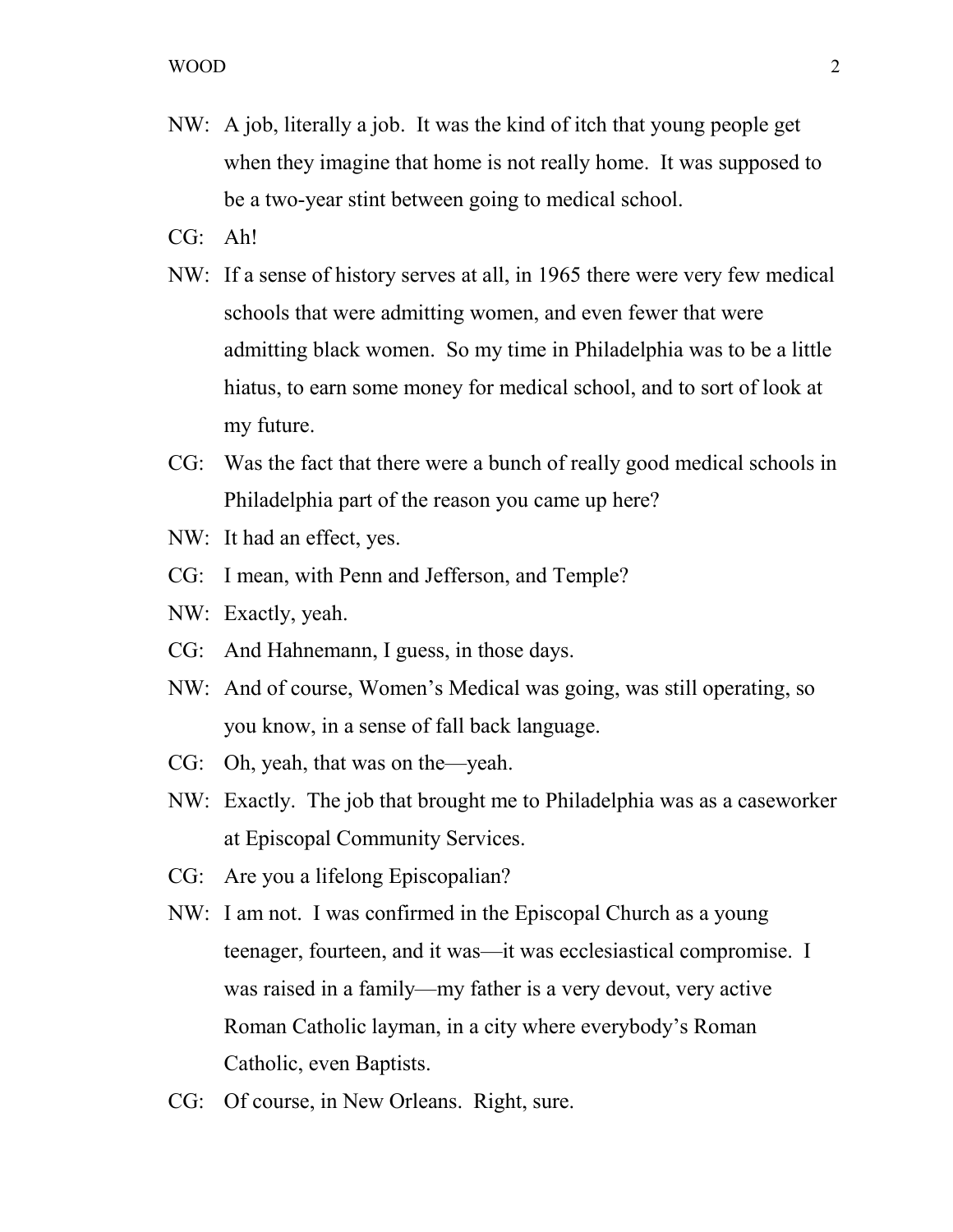- NW: And my mother is Protestant, a Baptist, Southern Baptist.
- CG: So the Church of England was a midpoint?
- NW: Exactly, Clark. The Church of England was the compromise. And what attracted me to the Episcopal Church was the liturgy, because it was what made the Roman Church very attractive to me.
- CG: So you liked the theatrical—?
- NW: I liked the Eucharistic-centered liturgy.
- CG: Yeah, yeah.
- NW: But—
- CG: And the Baptists were a whole different style.
- NW: Exactly, yeah.
- CG: So you moved here, and you were working for Episcopal Community Services, but you didn't leave after two years?
- NW: No, life sort of takes over. I got married, and started raising a family, and looked up, and I'm still here.
- CG: And your husband is the son of an Episcopal priest?
- NW: My husband is the son, grandson, and great-grandson of Episcopal priests! [Laughs]
- CG: How did he escape?
- NW: To this day, he's not sure.
- CG: [Laughs]
- NW: But Dan is the first—first male in five generations of his families, either on his mother's side, or his father's side, which is where the Episcopal priest legacy is a very long one, not to become ordained in the Episcopal Church.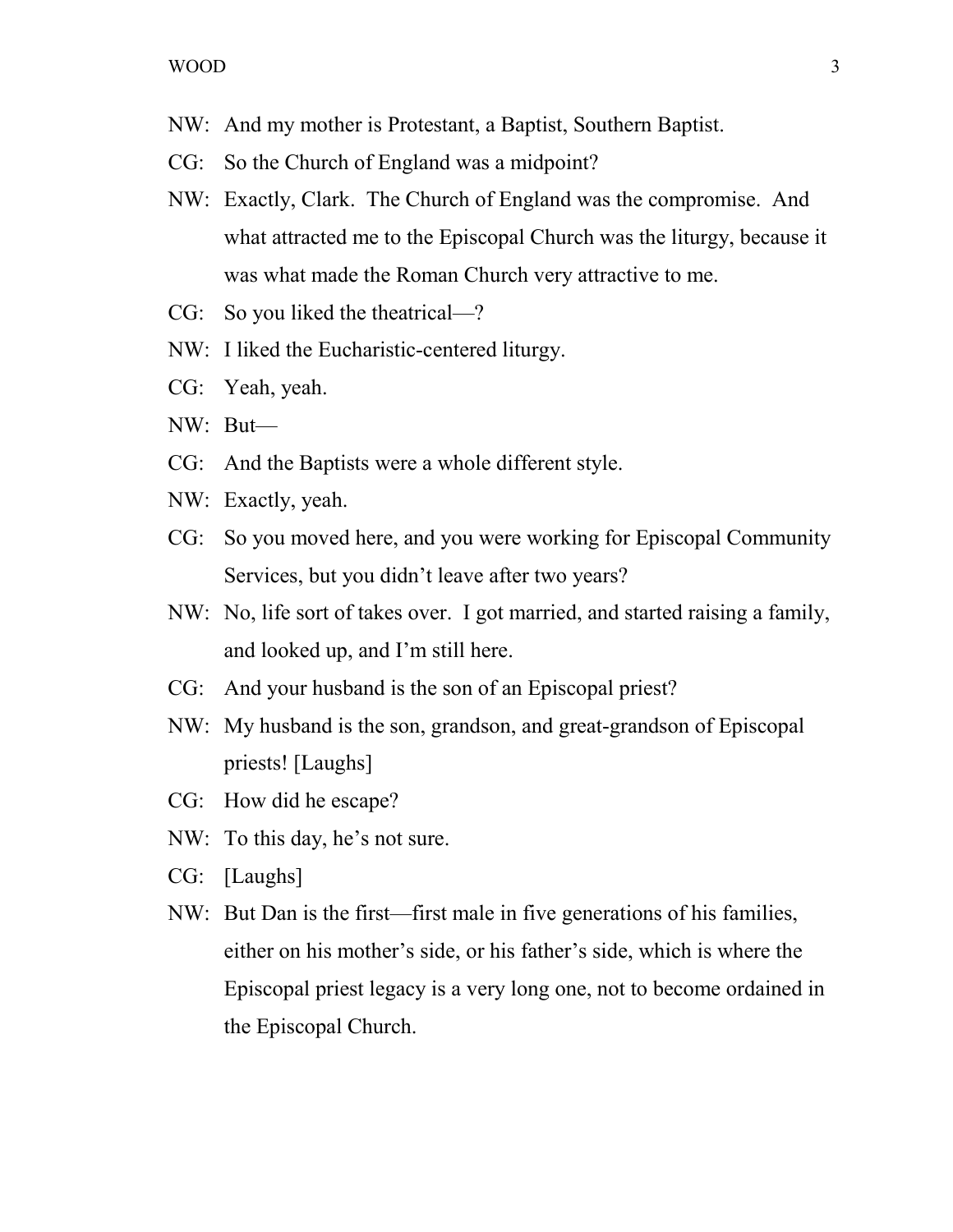- CG: Okay, so you're in Philly, and you were working at ECS. Tell me a little bit about your career before we start talking about your involvement in the church, because obviously they're parallel, but—
- NW: They're parallel, and they're not—certainly my career in many ways has informed much of what I know and believe about the Episcopal Church. And working at ECS as a caseworker in the late sixties was a very interesting time. It was an interesting time for the diocese. Am I talking loud enough?
- CG: Mm-hm.
- NW: And it was an interesting time for Philadelphia in particular, because—
- CG: We're talking the mid-, late sixties?
- NW: Late sixties. Philadelphia, among other things, was right in the throes of large North Philadelphia race riots, and the Girard College suit was nearing its end.
- CG: I'm going to interrupt from time to time as I think of things that are timely.
- NW: Okay.
- CG: I'm assuming at that point, [Bob] DeWitt was the bishop?
- NW: Bishop DeWitt was the bishop, yes.
- CG: Okay.
- NW: And before we talk about the kind of activism that was a gift of, you know, Bishop DeWitt's episcopacy, I want to stay just a minute with this Girard College suit.
- CG: Right. Please do.
- NW: And how it impacted ECS. ECS at the time was a very traditional social service agency. They had foster homes; they placed children in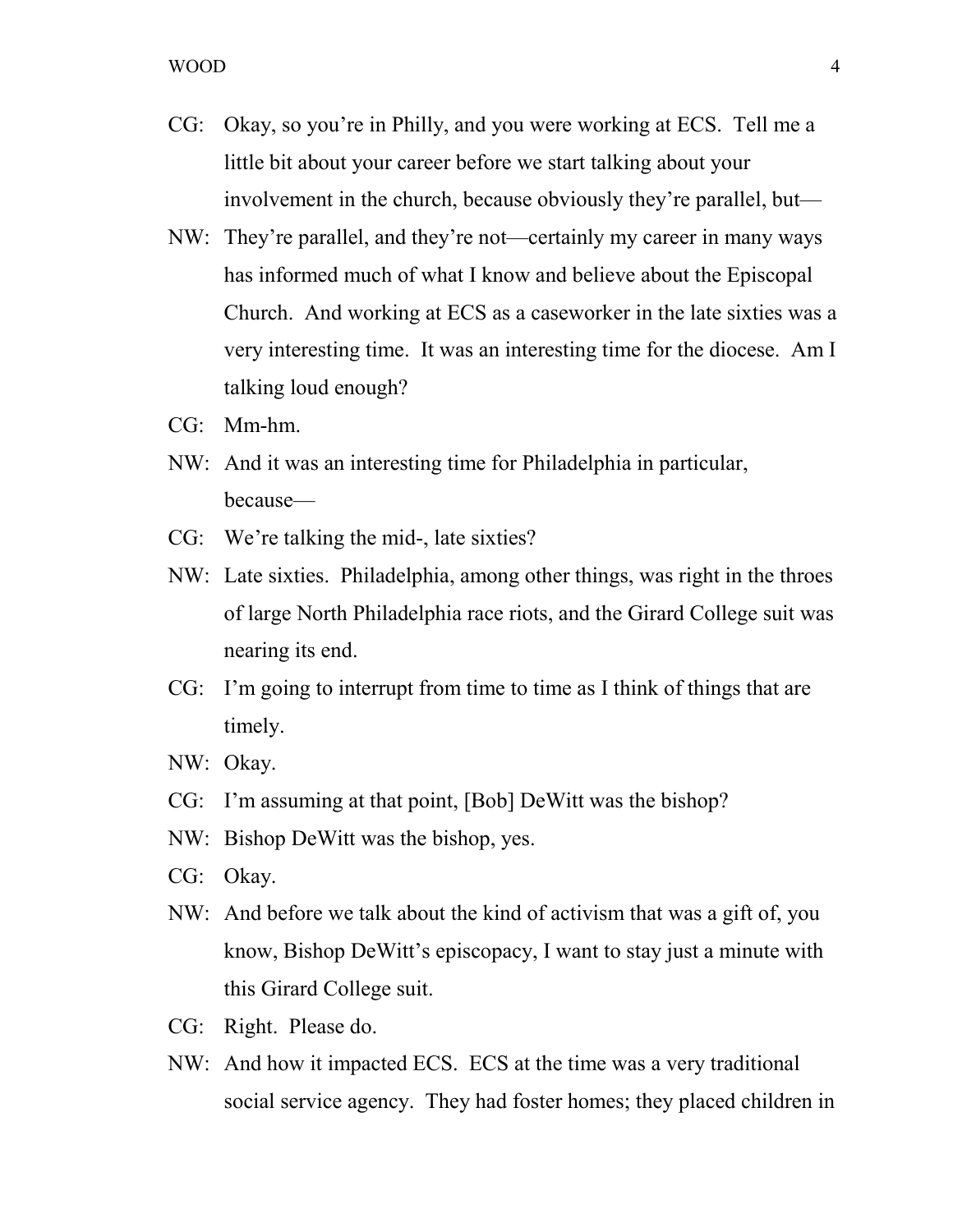foster homes that were wards of the state, through DPW or one of those entities.

- CG: Right, Department of Public Welfare.
- NW: Yes. They also, however, had a residential home, orphanage as it were, for girls, in West Philadelphia, on Baltimore Avenue, called Bard House.<sup>[1](#page-4-0)</sup>
- CG: B-A-R-D?
- NW: B-A-R-D, which is a name of some benefactor notoriety of the Episcopal Church.
- CG: Right.
- NW: [Burd] House was a residential home for girls, young girls, and it was directly impacted by the Girard College case, because the same contingencies about who could benefit from [Burd] House were those that were the particulars in the Girard College case. [Burd] House was designated to be a home/orphanage for poor white girls, or homeless white girls, or motherless white girls.
- CG: And Girard was for homeless white boys.
- NW: Homeless white boys, yeah. So fast-forwarding, and during the time I was at ECS, when the Girard College case was resolved in favor of being available for all homeless boys of any color—
- CG: But just boys, at that time?
- NW: Just boys, the [Burd] School restriction was also toppled at that time.
- CG: So the color barrier was down in both places?
- NW: The color barrier was down. What ECS had to do, and what the diocese had to do, was to change the name from [Burd School],

<span id="page-4-0"></span> $<sup>1</sup>$  It's "Burd House"</sup>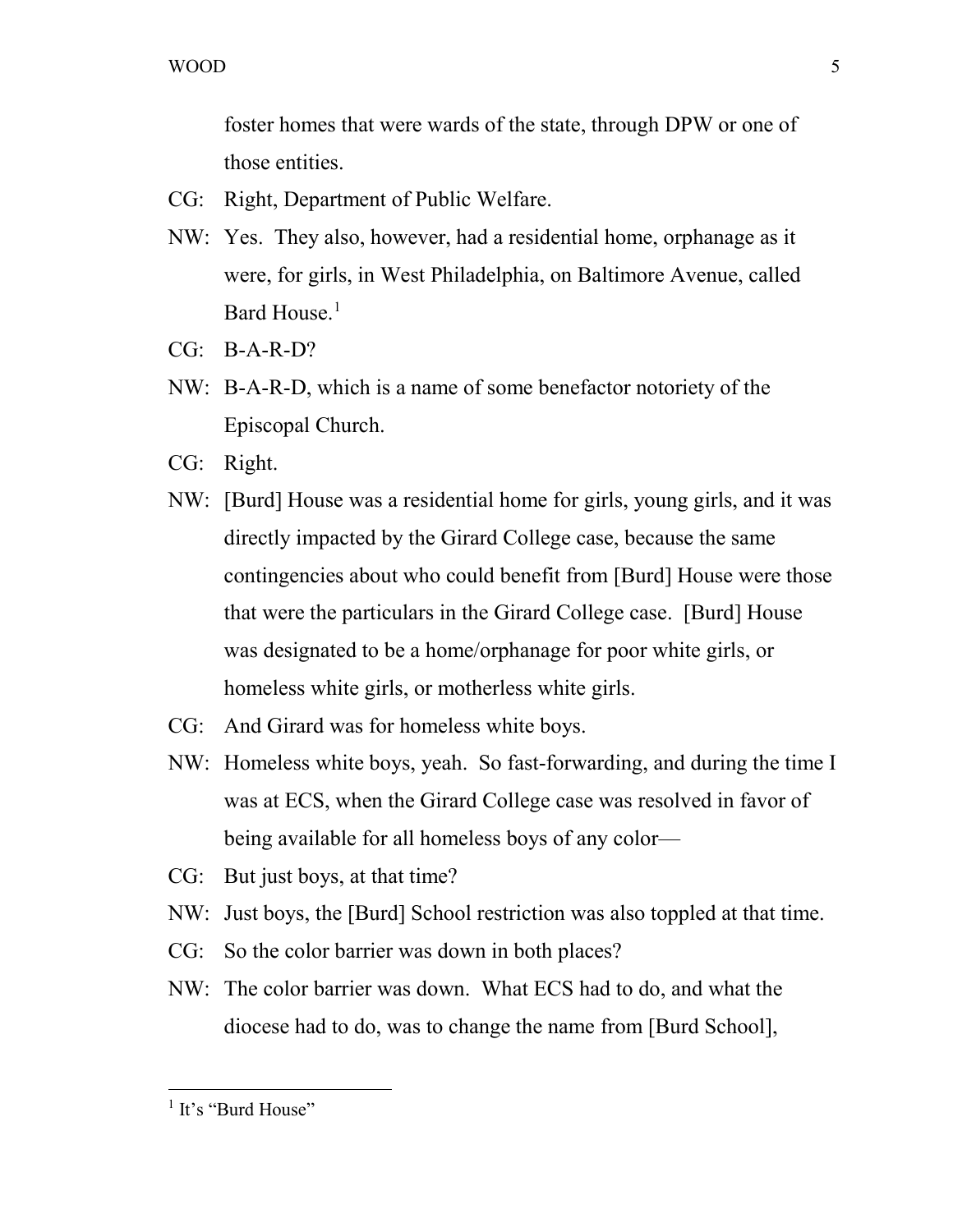because the trustees of that estate would not—would not cooperate with the school maintaining the Bard name. And it was renamed Hart House, H-A-R-T House, after Bishop Hart.

- CG: Bishop Oliver Hart, who was the predecessor—
- NW: That recently died, yes.
- CG: Yeah, and he was the predecessor by one of Bob DeWitt.
- NW: Exactly.
- CG: Because [Bp. J. Gillespie] Armstrong was only there for half an hour, or something, because he died very quickly after he followed Bishop Hart.
- NW: Mm-hm, right.
- CG: Okay, so you're obviously, if you're working at ECS—okay, so after ECS, where did you go to work?
- NW: After ECS, I went to [laughs] blaze territories that were totally new to me and my experiences. I accepted a job in what I soon came to understand was the equivalent of Philadelphia's tenderloin, at a settlement house, at 22<sup>nd</sup> and Columbia.
- CG: Okay. Yeah, that was the tenderloin.
- NW: Yes, the Wharton Center.
- CG: Right.
- NW: And I'm still quite young, and quite unsophisticated about urban living, and urban issues. So it was a very significant time in my personal and intellectual development.
- CG: It was different for a black girl up here than it was in New Orleans, I would assume?
- NW: Yes, in many ways.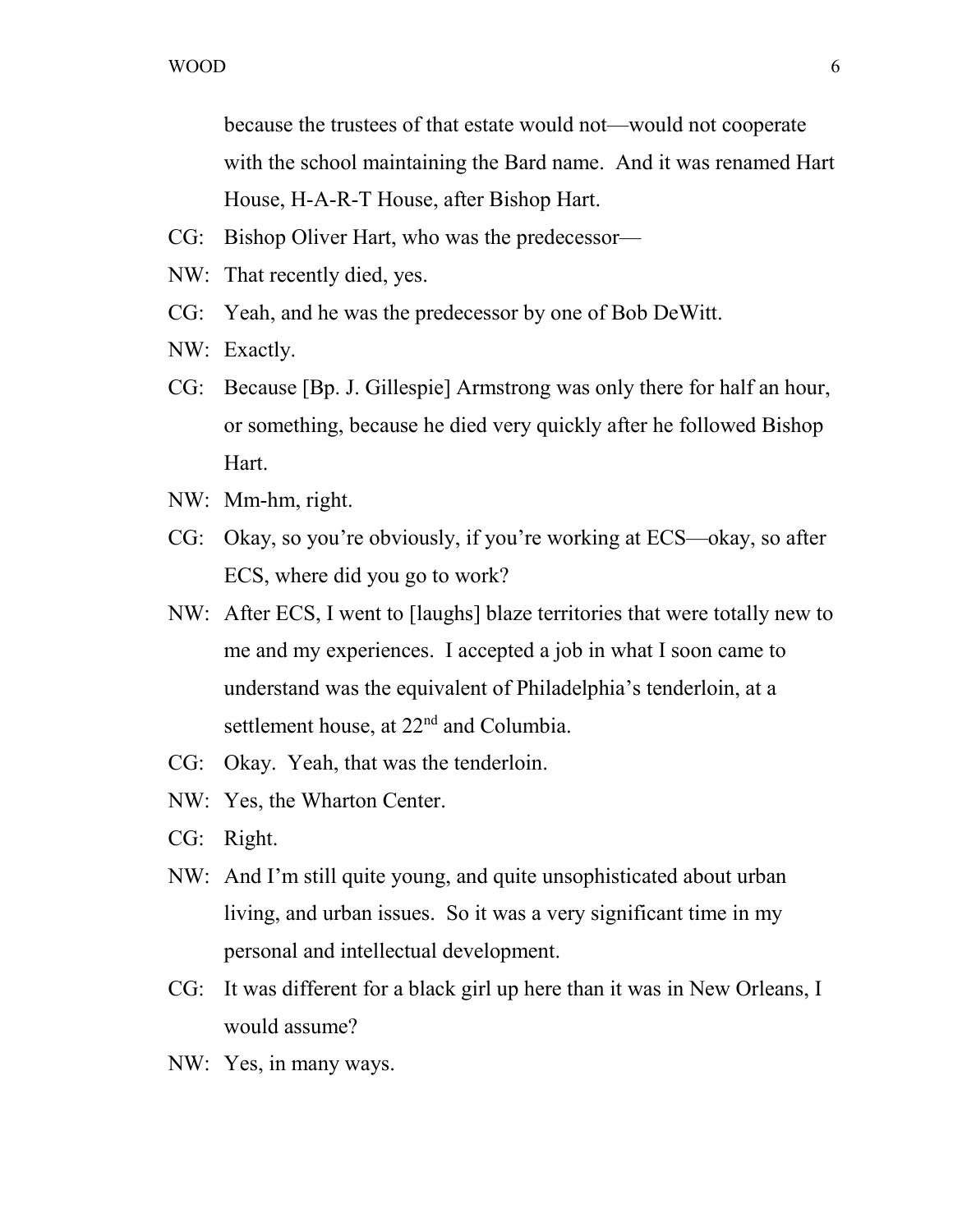- CG: Was it more dangerous up here for you, do you think, than it was in New Orleans?
- NW: Dangerous in what way?
- CG: Well, I don't mean dangerous. Was it more difficult? Were you looked on differently here than in New Orleans? Was New Orleans more, even though it was in the Deep South, was it more accepting of—of—was it more heterogeneous, in terms of—?
- NW: Yeah. Because of the nature of New Orleans' culture, which is not, in many ways—and certainly not in my lifetime, and historically not really ever—historically Southern.
- CG: It's not the same as being in other places?
- NW: It's not the same as being in Atlanta, or Savannah, or Charleston.
- CG: Right.
- NW: It has a characteristic that's much more cosmopolitan. So my social and cultural exposure, growing up in New Orleans, was probably more global in nature, than many African Americans growing up in other parts of the United States, and particularly—
- CG: Like the tenderloin in Philly, or something?
- NW: Like the tenderloin of Philly, or Boston, or New York, as I've come to understand. The northern black experience and the southern black experience is decidedly different.
- CG: Okay. What did you do at this settlement house?
- NW: I was a youth worker. I tutored students who were at risk. I worked with senior citizens. I was pretty much a program director and group worker, and when I left there several years later—I left in 1971 to have my first child—I was the executive director of a day care center that they ran for the community. So I did the full range of the kind of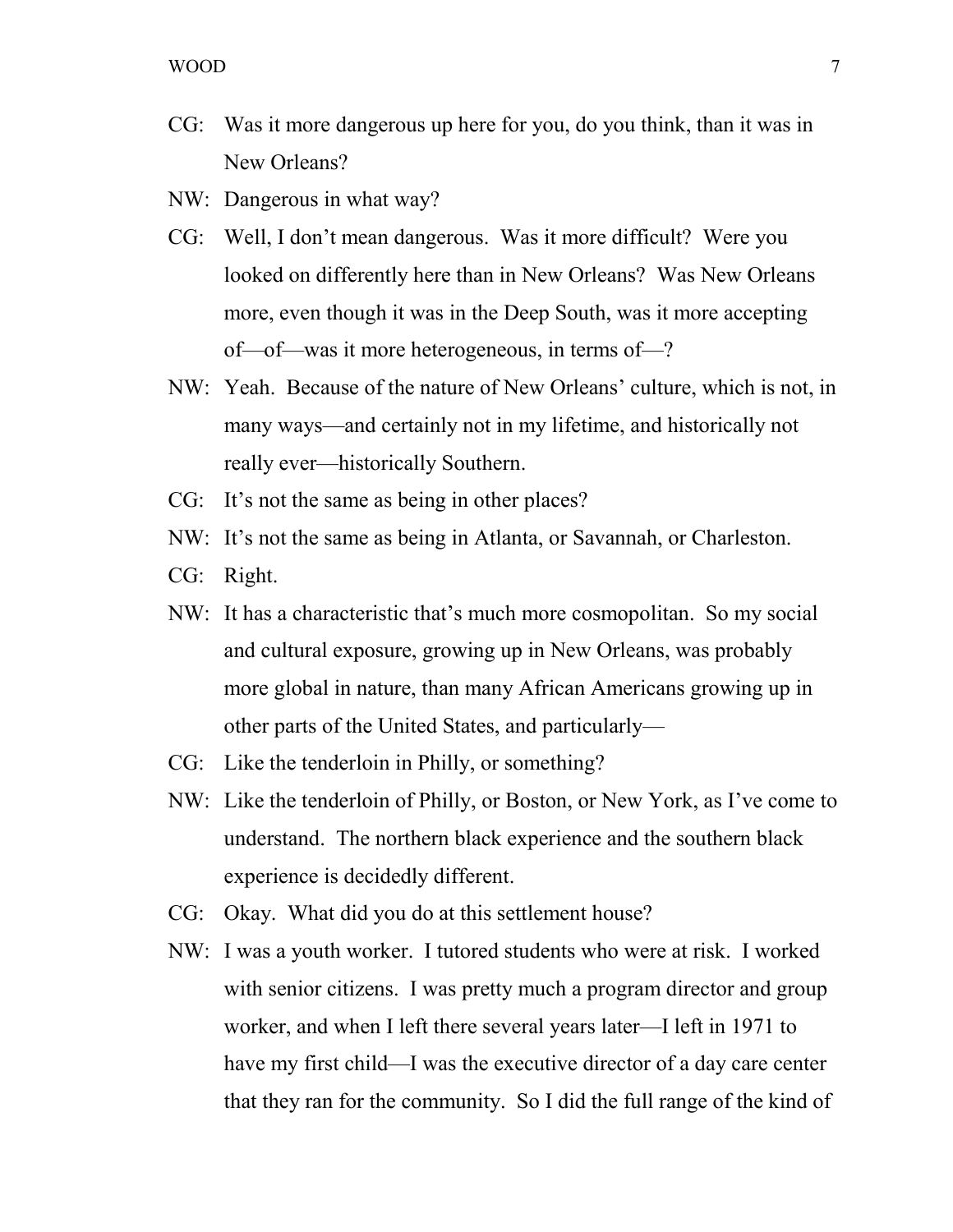community service, community organization work, that settlement houses did during those decades. And personally, it really was an introduction, in a very immediate and trial-fire way, to urban Philadelphia, and some of the conditions of the urban north.

- CG: And as I remember Philadelphia, this was during Mayor Rizzo's time, I would imagine?
- NW: I believe so, yeah.
- CG: I don't know that, but—
- NW: I forget the dates, but it was—
- CG: There was—North Philadelphia was not Watts, but it was not also an easy place to be.
- NW: Well, and certainly 22<sup>nd</sup> and Columbia, as I soon came to know, was at the center of what had been the gang wars.
- CG: There had been gang wars, and there'd also been race riots up there.
- NW: Incredible race riots. And I was able, as a part of my growth arc, witness firsthand brutality of the residents of North Philadelphia at the hand of the Philadelphia Police.
- CG: Right.
- NW: Very open, very blatant, and it was the young teenage boys that came to the center who were very helpful and instrumental in me understanding that, because they would come and share what their experiences were.
- CG: Did you ever feel your life was in danger?
- NW: I never felt my life was in danger, partly because I was just too naïve, and partly—
- CG: [Laughs] That's probably good!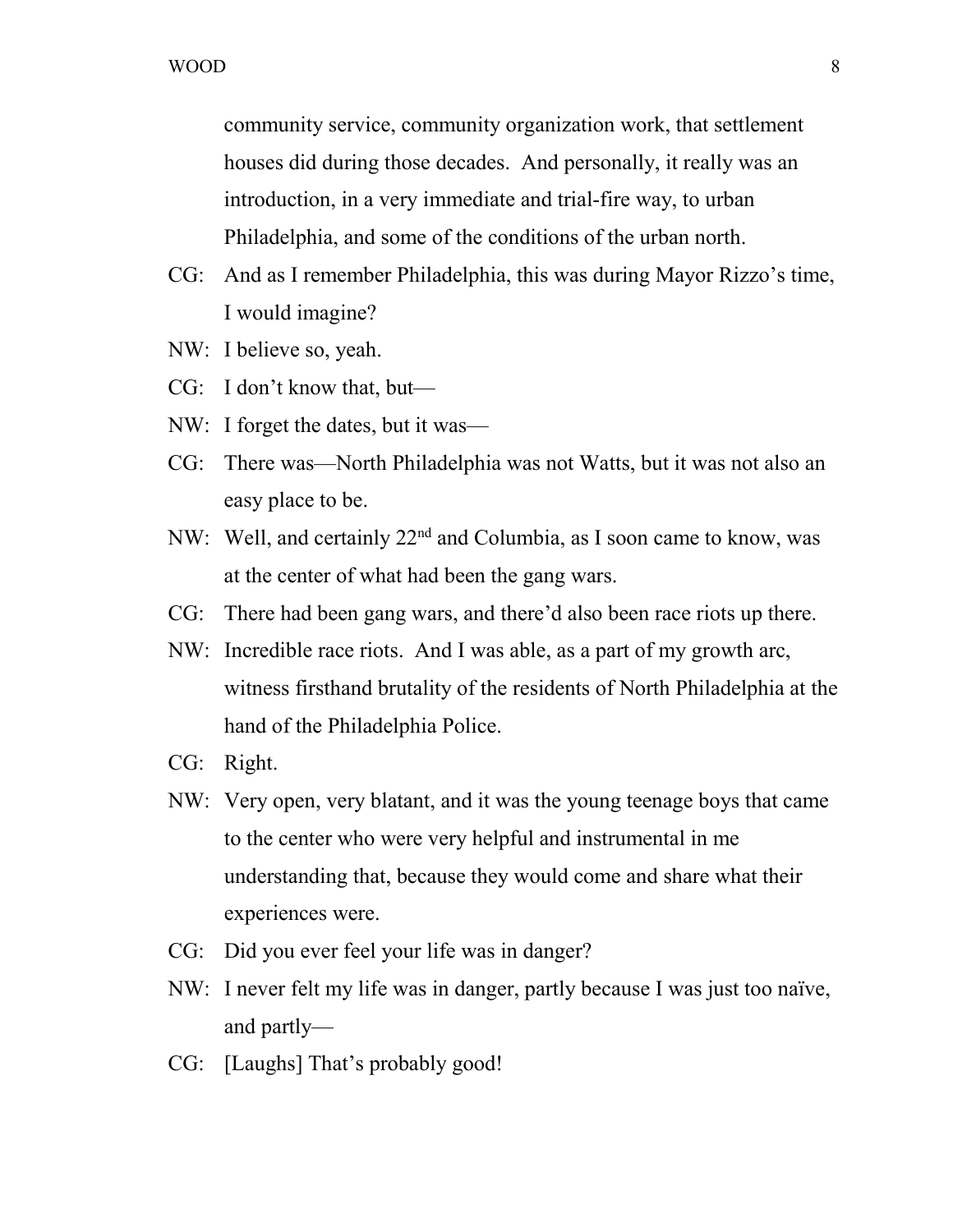- NW: Which was a good thing, now. But also partly because my personality has never permitted me to allow fear to be a dominant—a dominant player in my life. I think the combination of those things: I was just too young and dumb to be afraid.
- CG: Wish you could bottle that, and sell it to me. Okay, so you quit and had a baby?
- NW: Quit and had a baby, you know, went back to work five years later.
- CG: Where were you living at that point?
- NW: Well, when we were married we lived in West Philadelphia, University City. When I moved to Philadelphia, I moved to University City, on the advice of, you know, what's a good place for a young, single woman to live in Philadelphia?
- CG: Yeah, that was a good place.
- NW: Literally in the shadows of the University of Pennsylvania, where Saint Mary's Hamilton Village became my parish church.
- CG: Right.
- NW: I was married there, and my early church roots, then, became the University of Pennsylvania, that church, and that community, University City.
- CG: Okay. Then when you had your baby?
- NW: Moved to Mount Airy.
- CG: And you've been there every since?
- NW: Been there ever since.
- CG: Okay, did you continue to go to Saint Mary's?
- NW: Continued to go to Saint Mary's for [laughs]—commuting round trip, twenty miles on Sunday, and often during the week, for close to nine years.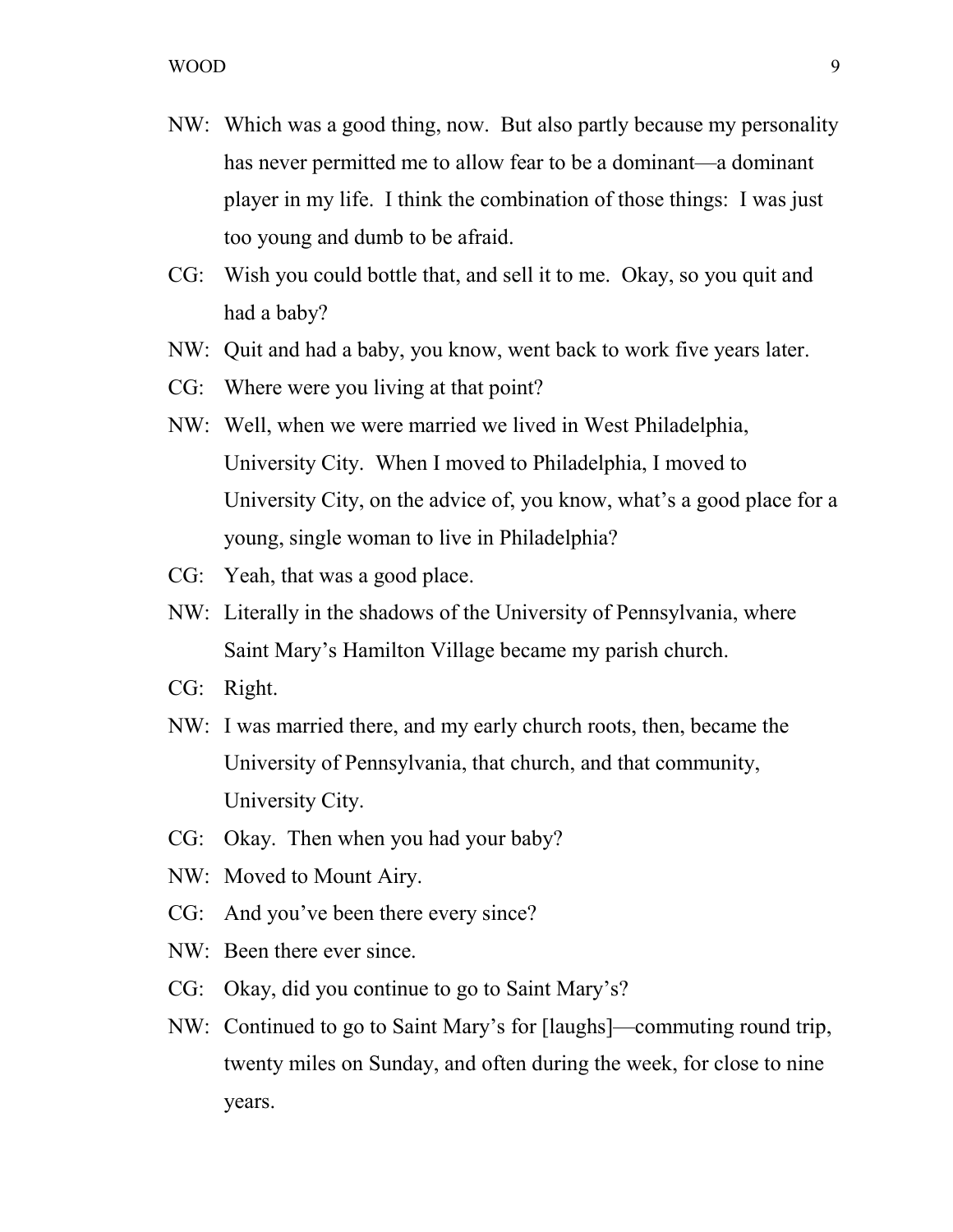- CG: And then where did you go?
- NW: Saint Martin-in-the-Fields.
- CG: Okay. Back to the job thing—you didn't stay unemployed forever.
- NW: I went to work at the Philadelphia Girl Scout Council as their training director. I've had a interesting path of careers, largely being influenced by the professional choice—[did you see it? Thunder and lightning!] Professional choice that would allow me maximum time with my family, with my children. I had some pretty strong demands. I had to have summers off. I had to be able to be home by five o'clock—those sorts of things. So I worked for the Girl Scouts in two different stints, three years at a time, as a training director and as a field director. I taught school at my children's country day school in Conshohocken.
- CG: Which one was that?
- NW: The Miquon School.
- CG: Eventually you ended up at Episcopal Academy?
- NW: Eventually I wound up as a teacher at Episcopal Academy in Devon.
- CG: When did you start there?
- NW: 19—oh, dear! I think 1994.
- CG: '94? Not '94.
- NW: That's funny. It all runs together.
- CG: That late?
- NW: No. Yeah, yeah, 1994. I was in business for myself as a consultant to non-profits for a couple of years.
- CG: Okay, and what was your role at Episcopal?
- NW: The job that I took at Episcopal first was as a teacher, as a classroom teacher.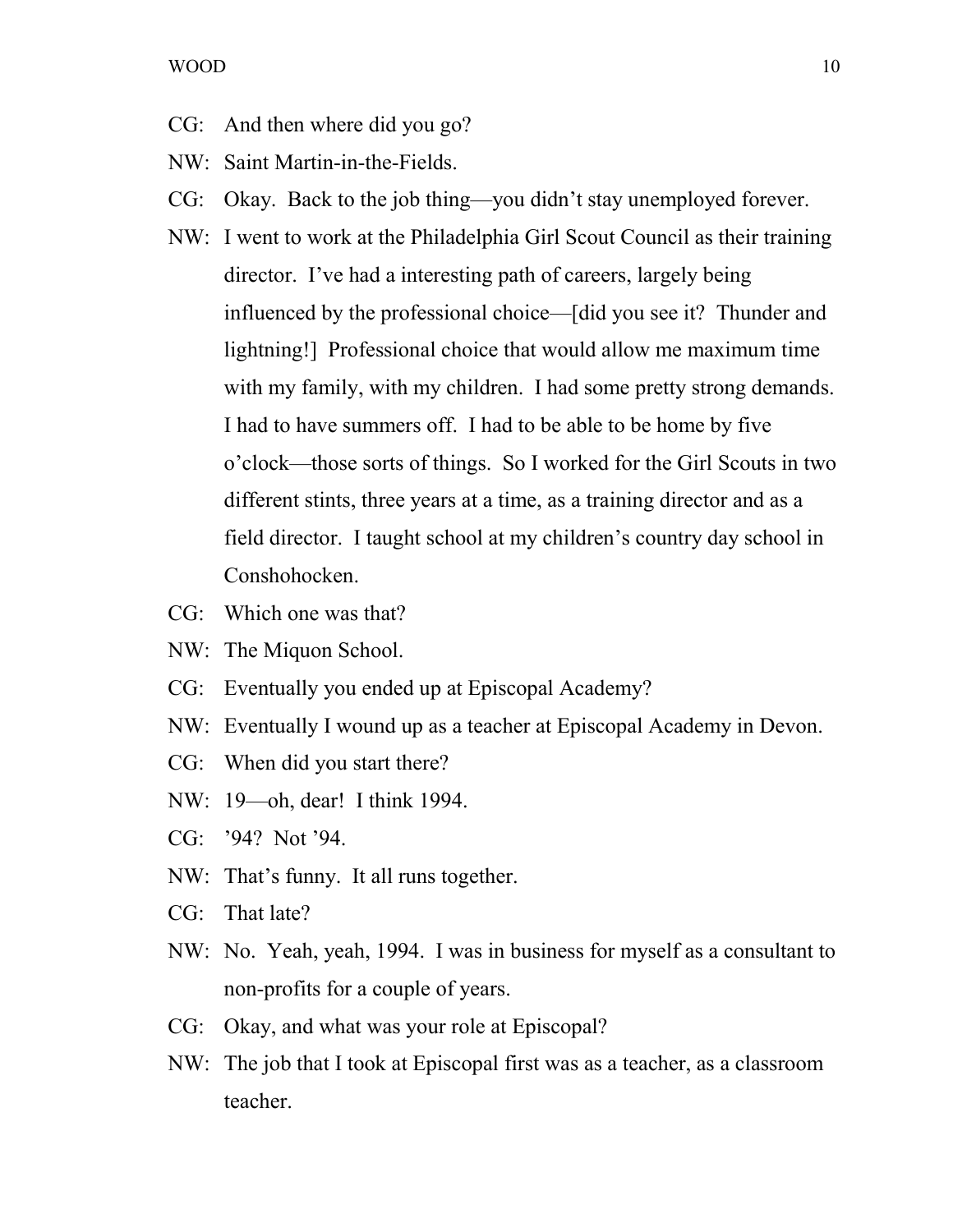- CG: What grade?
- NW: Fourth grade.
- CG: Fourth grade in the Devon part of the school?
- NW: Yeah, the Devon School.
- CG: They had two campuses at that point, just for the sake of the reader.
- NW: And I stayed at Devon for eight years, and then moved to the main campus as an administrator, as their director of multicultural affairs.
- CG: Right. And you left, then?
- NW: I was there until 2005, and I ended my career at Germantown Friends.
- CG: You were there, like, two years, as I remember?
- NW: Yeah, uh-huh, as their director of multicultural affairs.
- CG: Okay. Let's get away from that, and get you involved with the church, and some of the issues that were going on. When you were at Saint Mary's, and then at Saint Martin's, when did you start becoming involved in diocesan affairs, and how did that happen? And what were they?
- NW: It's funny, because I'm not sure I remember exactly, but I was swept into diocesan affairs partly by being an employee of ECS.
- CG: Sure.
- NW: And partly because Saint Mary's Hamilton Village was at the center of the civil rights activity that was going on.
- CG: At Penn?
- NW: In West Philadelphia. The rector, John Scott, was very involved. The Urban Ministry Coalition that Bishop DeWitt had assembled, which included Saint Mary's Hamilton Village and its leadership, University of Pennsylvania, Powelton Village, and an urban ministry that Bishop DeWitt had brought here from, I think, Michigan. But the focus of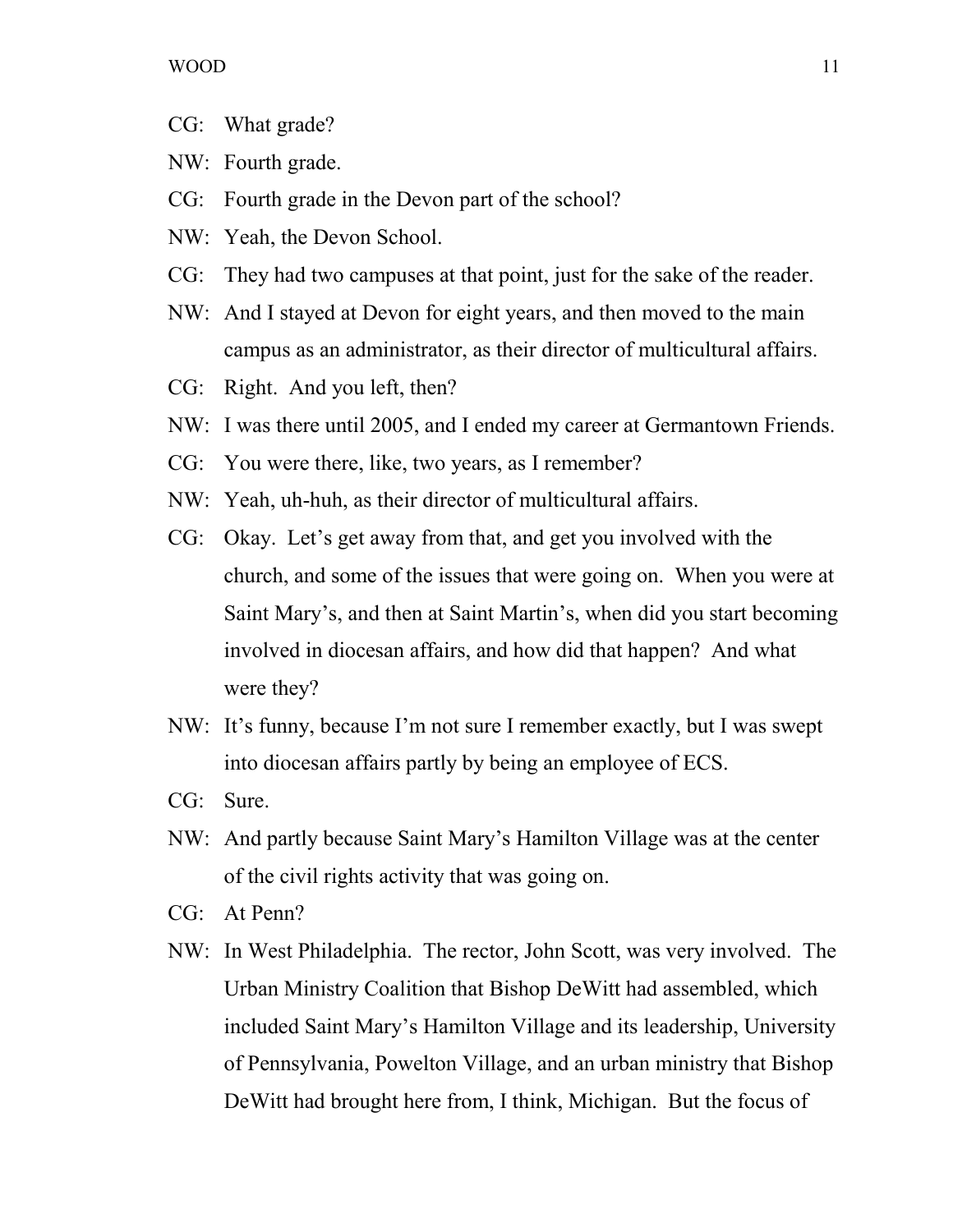that was centered in West Philadelphia, and primarily out of Saint Mary's Church. Also, the focal point for conscientious objectors in educating, at the time, young men who were interested in understanding how to register as conscientious objectors—the loci of that was Saint Mary's Church.

- CG: This was during Vietnam, then?
- NW: Mm-hm.
- CG: Yeah, okay.
- NW: So it was a political time, with all the firsts; all kinds of things were going on.
- CG: It was also an interesting time in the church, because it was the time when women were beginning to be a bit—1974 was the special service. We'll talk about that in a second. We were also getting a new Prayer Book. So there were issues in the church that were percolating at the same time as the stuff in outside society were percolating. And I would imagine that at a place like Saint Mary's, all of those were interconnected somehow. Is that correct?
- NW: All of those were interconnected. My first—and it's coming back to me. My first real diocesan, strictly church-involved activity was probably through Denby.
- CG: Which was a—?
- NW: Which was the conference and retreat center that our diocese owned in Lower Merion? Upper Merion, yeah, around Villanova.
- CG: Right.
- NW: And I was a part of one of the last retreats that was held at Denby, before it was sold by the diocese. Being reasonably vocal, and probably pretty opinionated, I think I was brought to the attention of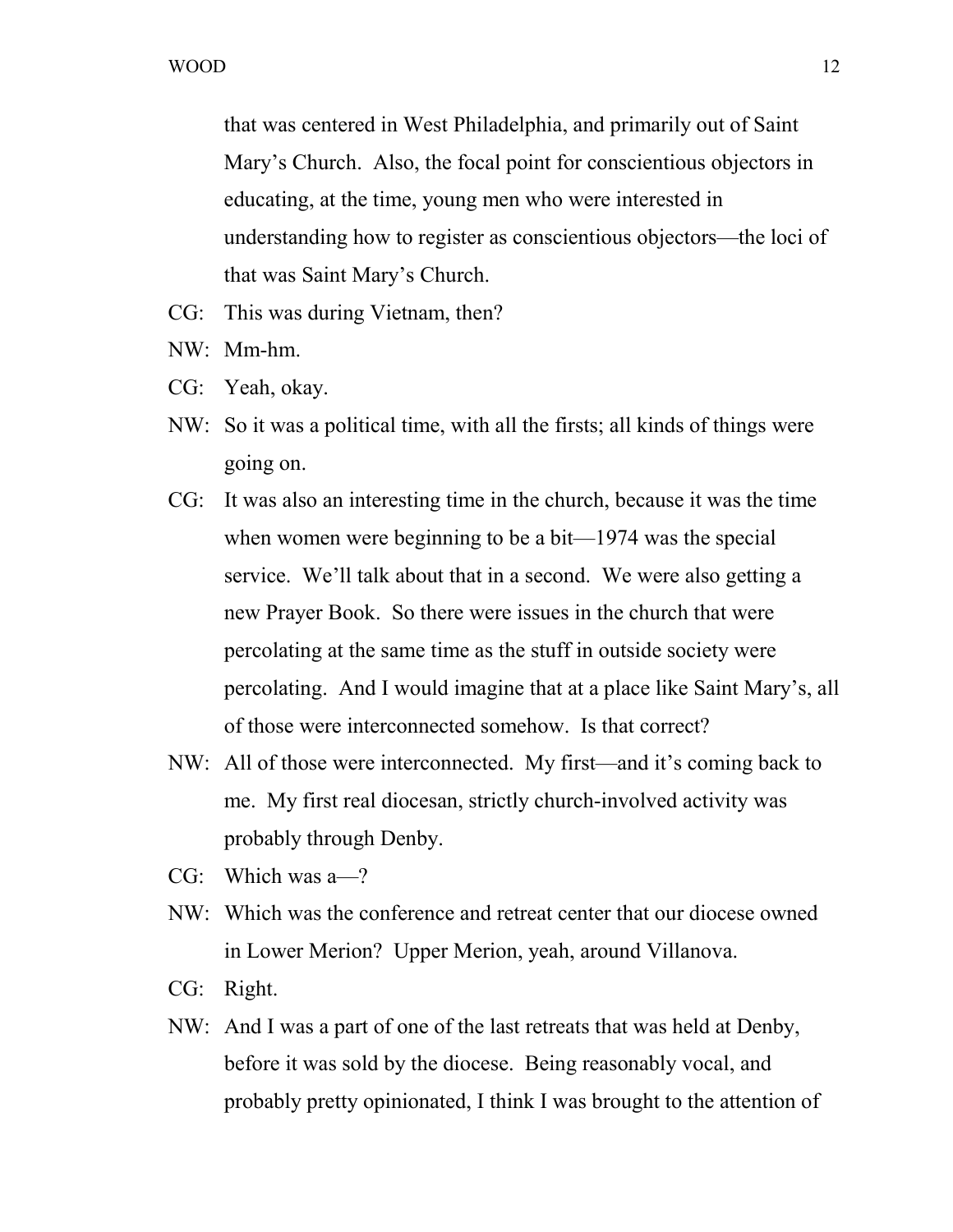people who were in search of lightning rods, and I think that's how I got swept into diocesan involvement. I was offered opportunities to be more involved on the diocesan level by Lyman Ogilby, dear—

- CG: Right, who followed—
- NW: —who followed Bishop DeWitt after his retirement. I was involved with the Episcopal Church Women very actively, in doing some leadership training for women. It was a time when Episcopal Church Women had a higher profile in the church than they do now, in most places.
- CG: Right. Things have changed.
- NW: It was a place for women.
- CG: Right.
- NW: And because I had some level of knowledge, if not expertise, about group training and leadership training, I got involved with the diocese, and then later the province, with a program that the church, the national church, was putting together, around women in power.
- CG: Take this a step at a time. I think you told me when we were talking about this that you attended the July  $29<sup>th</sup>$ , 1974, service at the Advocate, the ordination—the irregular ordination of women. Am I right?
- NW: That is correct.
- CG: Tell me what your—you were just a member of the congregation?
- NW: Just a member of the congregation.
- CG: Not that that isn't a big deal, but I mean. Tell me what that was like. Here you were, a woman, and a two-fer in many ways, in the diocese. You represented two somewhat—I guess the word is "somewhat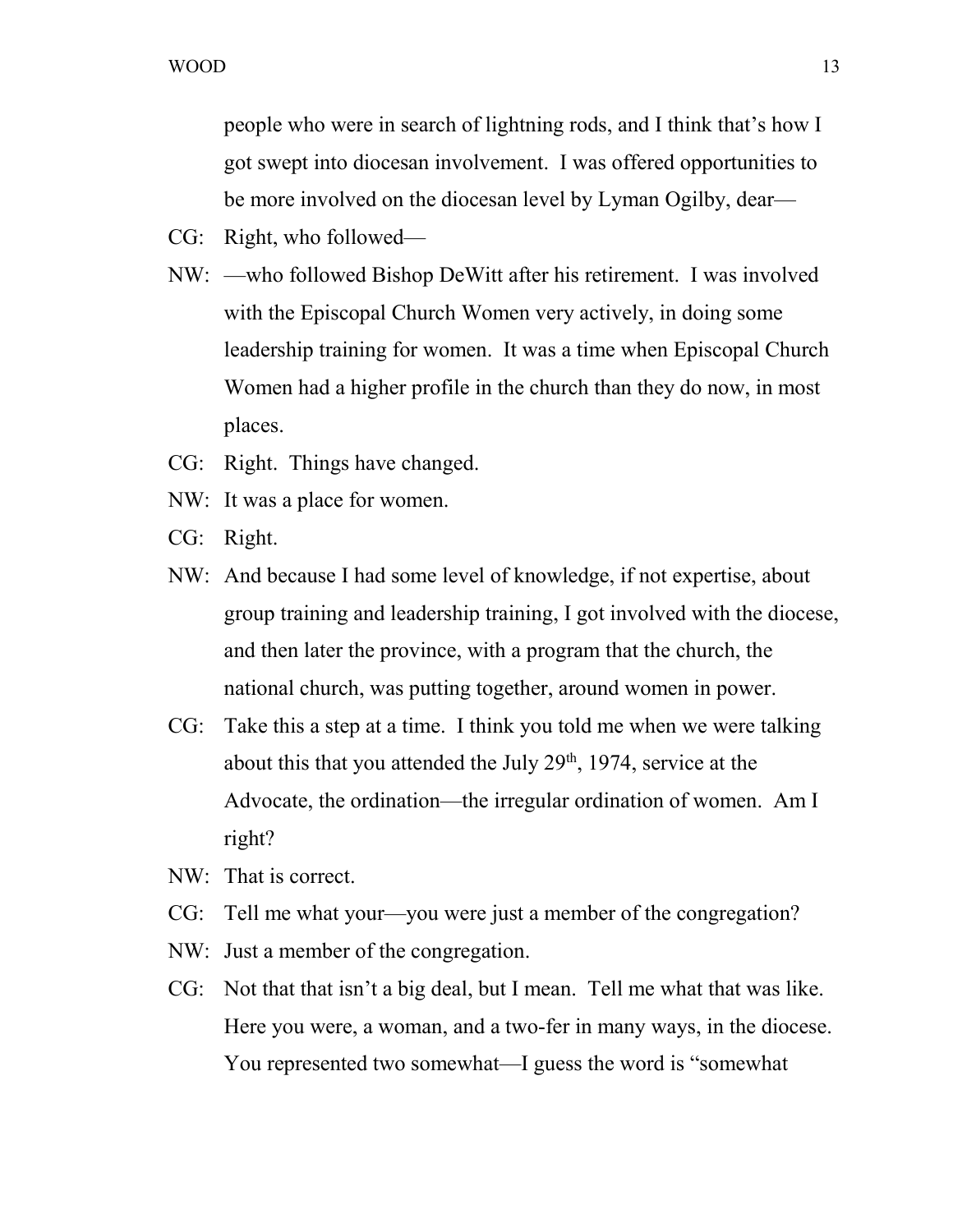marginalized" things. You were a woman, and you were black. What was it like being at that service?

- NW: To be perfectly honest, the irregular ordination of women in the church was—was not as exhilarating for me as a woman, as a black woman, as it was an opportunity to see how history was arcing through our church, and to see how history was imitating the broader historical arc that was happening in our country. Now, what do I mean by that? What I was observing through my sociologist's lens, if you will, was how the agenda of—of looking at racial parity in our church was eclipsed by the issue of gender parity in our church, which is exactly what was happening in our country. So—
- CG: In other words, the women's movement was--?
- NW: Was eclipsing the black, the civil rights movement.
- CG: Okay.
- NW: And so to answer your question directly, as an Episcopalian, it was exciting to see these women ordained, irregularly or not.
- CG: It all became real, like two years later.
- NW: And it was personal to some extent, because one of the women, Suzanne Hiatt, was a neighbor of mine. She lived directly across the street. So you know, and actually it was the fact that she was a part of that group that influenced me to be there.
- CG: You'd go and support your pal?
- NW: To go and support my neighbor, and my acquaintance. I followed the [General] Convention in Minneapolis, the convention where the vote was taken.
- CG: In '76.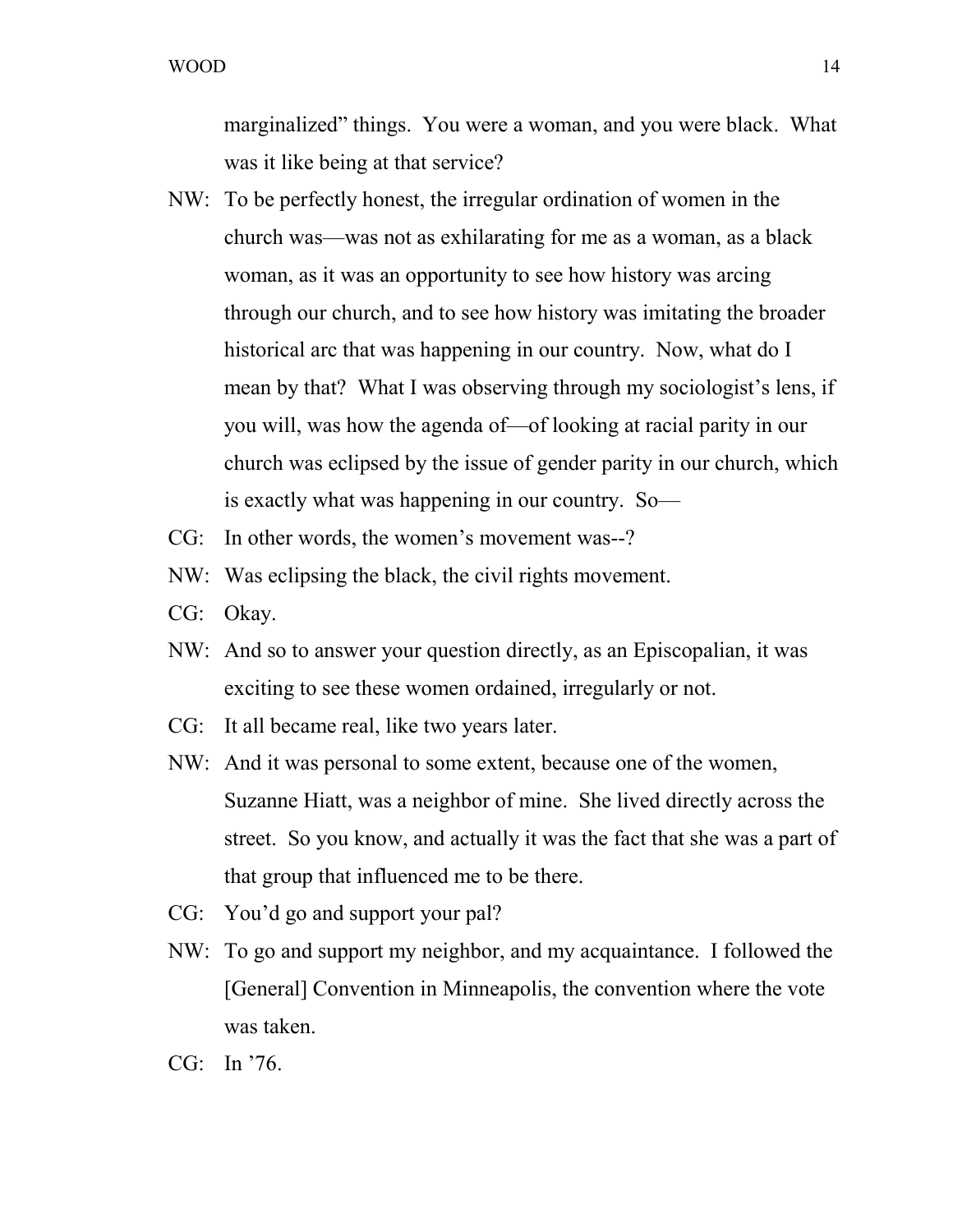- NW: In '76, followed it with interest. Being someone who was frequently asked, because of my involvement in the church as a laywoman, and still, until it became obvious that age was going to preclude any vocation, often asked, "Well, why aren't you pursuing ordination?" Because the mindset that the only reason a layperson would become as involved with the church as I had been would be to chart a portfolio for ordination. And it has always been my irreverent pleasure to respond to that question, that I had no desire to give up the privilege of being a laywoman, not to mention that freedom and power that comes with being a laywoman.
- CG: Okay, so at the time that that happened, and then women were ultimately allowed—regularized, I think, is the word that they used; terrible English, but it's a wonderful word—regularized, you continued to be involved in various things. I understand at some point, again, going back to our earlier conversations, at some point you were on the Standing Committee in the diocese, and for a number of General Conventions you were a deputy, or an alternate to General Convention. Tell me about some of that involvement, and what were some of the issues that you were dealing with, both at a diocesan level, and then at a national church level?
- NW: Sure. I was nominated to the Standing Committee to fulfill an unexpired term of another black woman, who had to relocate out of state because of her husband's job. I served on the Standing Committee for eleven-and-a-half years.
- CG: That's a long time.
- NW: It's a very long time, and through many transitions.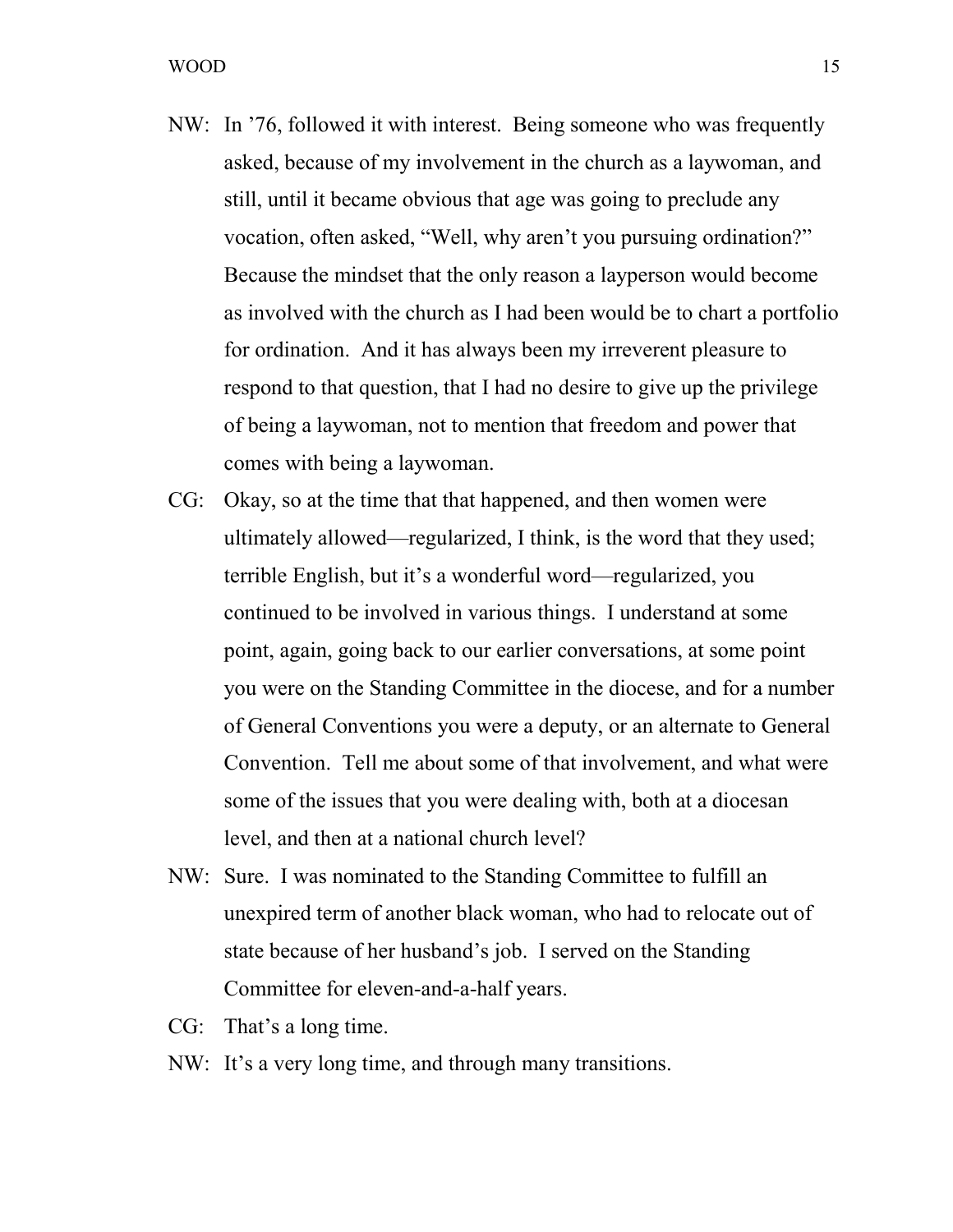- CG: Who were your bishops when you were serving on the Standing Committee?
- NW: I came on the Standing Committee, and—
- CG: Lyman? Allen Bartlett?
- NW: Allen Bartlett was bishop. So I served on the Standing Committee under Allen Bartlett. I served on the Standing Committee under Charles Bennicson, as bishop. I was the—before Allen Bartlett was called to this diocese, I represented our diocese at the Metropolitan Christian Council, which was the interdenominational organization in this city that served as ecclesiastical body of the main line denominations. Every adjudicatory: the Lutheran Church, the Methodist Church, the Baptist contingencies, the Greek Orthodox Church, had a presence on this Metropolitan Christian Council.
- CG: Not Rome?
- NW: Not Rome. With their adjudicatory, either their bishop or the individual that served in that capacity, and a lay person. So it's a bicameral body in that sense, and they served with equal status. I was elected president of that, and served as president of that, for three years, alongside another bishop from another denomination. We were co-chairs, a lay person and an adjudicatory head. And that was at the privilege of Lyman Ogilby, who appointed me to that position. And when Bishop Bartlett was elected bishop, he appointed someone else. While I was on the Standing Committee, one of the more momentous things that happened was, of course, the conversation around the ordination of gays.
- CG: Yeah, which Allen played a big part in.
- NW: Bishop Bartlett played a very large part in.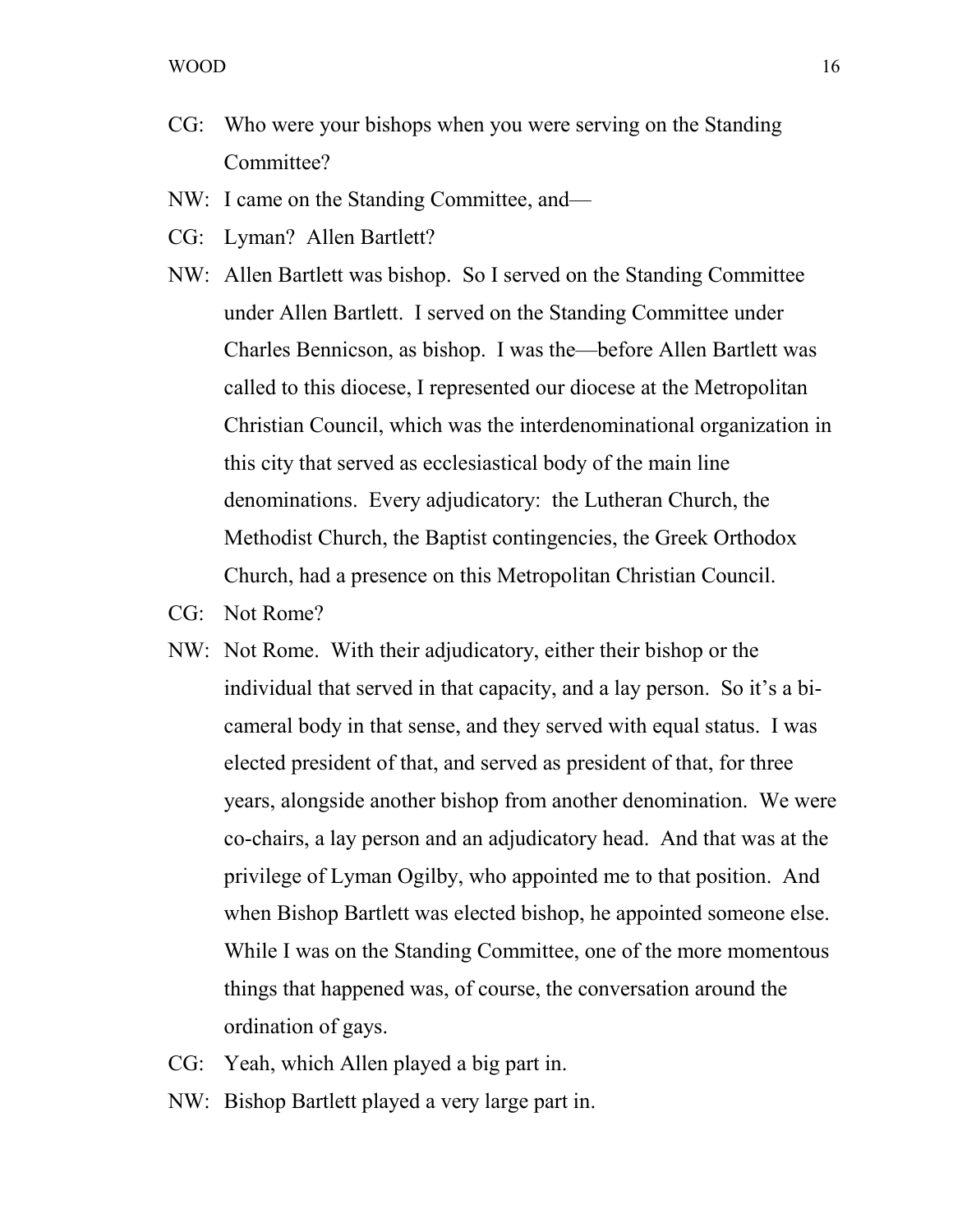- CG: And made a tremendous personal growth.
- NW: I think so. I think I witnessed very much his own growth towards embracing that concept, much to the benefit of the diocese, and everyone who was—
- CG: Yeah, in my interview with him for this same project, he talked about that, and he said that he—he didn't say it this way, but basically he said he surprised himself that he changed as rapidly as he did, and actually came to a position before the national church did, and that he remembers exactly how it happened, and when it happened, and what the meeting was. And I think from his point of view, that was one of the proudest moments of his episcopacy.
- NW: It pleases me to hear that, because that is exactly how I believe, and remember, that I witnessed his transition. And I think I was present at that meeting.
- CG: You very well might have been.
- NW: Yeah.
- CG: He didn't tell me who all the people were, but anyway. Okay, so you're doing the Standing Committee. What other issues—or, let's stick with the gay issue for a moment. That also was a big deal when you were a deputy to General Convention in the election of Gene Robinson as the first openly-partnered gay man to be elected a bishop in the Anglican Community. Some people say he's the first gay bishop in the Anglican Communion. Everybody knows that's nonsense, but he was the first one who said, "I am, and I've got a partner," before he ran for bishop, not after he was already there, or after he was retiring. What do you remember about General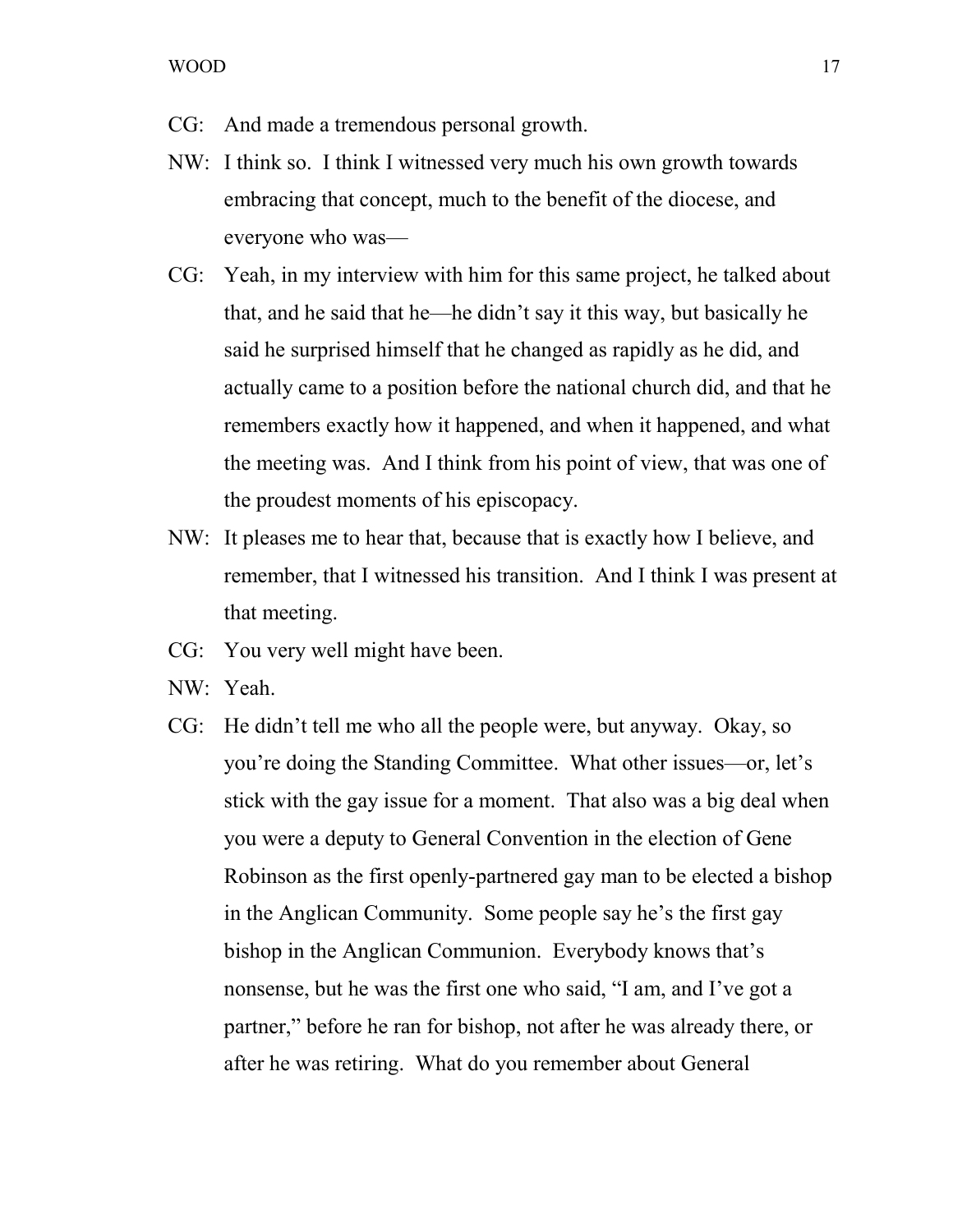Conventions in general, and the issues, and what it was like being there?

- NW: Sure. I was fortunate enough to be elected as deputy to five consecutive General Conventions.
- CG: Which ones? Where did you start?
- NW: My first was Indianapolis, which was interesting in its own right! [Laughs] And so Indianapolis, and then Philadelphia, where, if my progression is correct, and my memory of the succession is correct, where my former rector was elected.
- CG: Elected presiding bishop. He was, indeed.
- NW: That certainly was exciting.
- CG: Then Denver.
- NW: Then Denver.
- CG: Then Minneapolis.
- NW: Then Minneapolis, and then Ohio.
- CG: Columbus.
- NW: Exactly.
- CG: You made a comment that Indianapolis was interesting. What was interesting about Indianapolis? Did you just learn about the city, or was something going on?
- NW: Yeah. What was going on in Indianapolis was learning about the church corporate, up close and personal.
- CG: Oh, because this was your first gig with that?
- NW: It was my first time at convention, and you know, just navigating it.
- CG: I remember that.
- NW: And intellectually, knew about the politics, the church body politics, but to be a part of it, and to be swept up in it?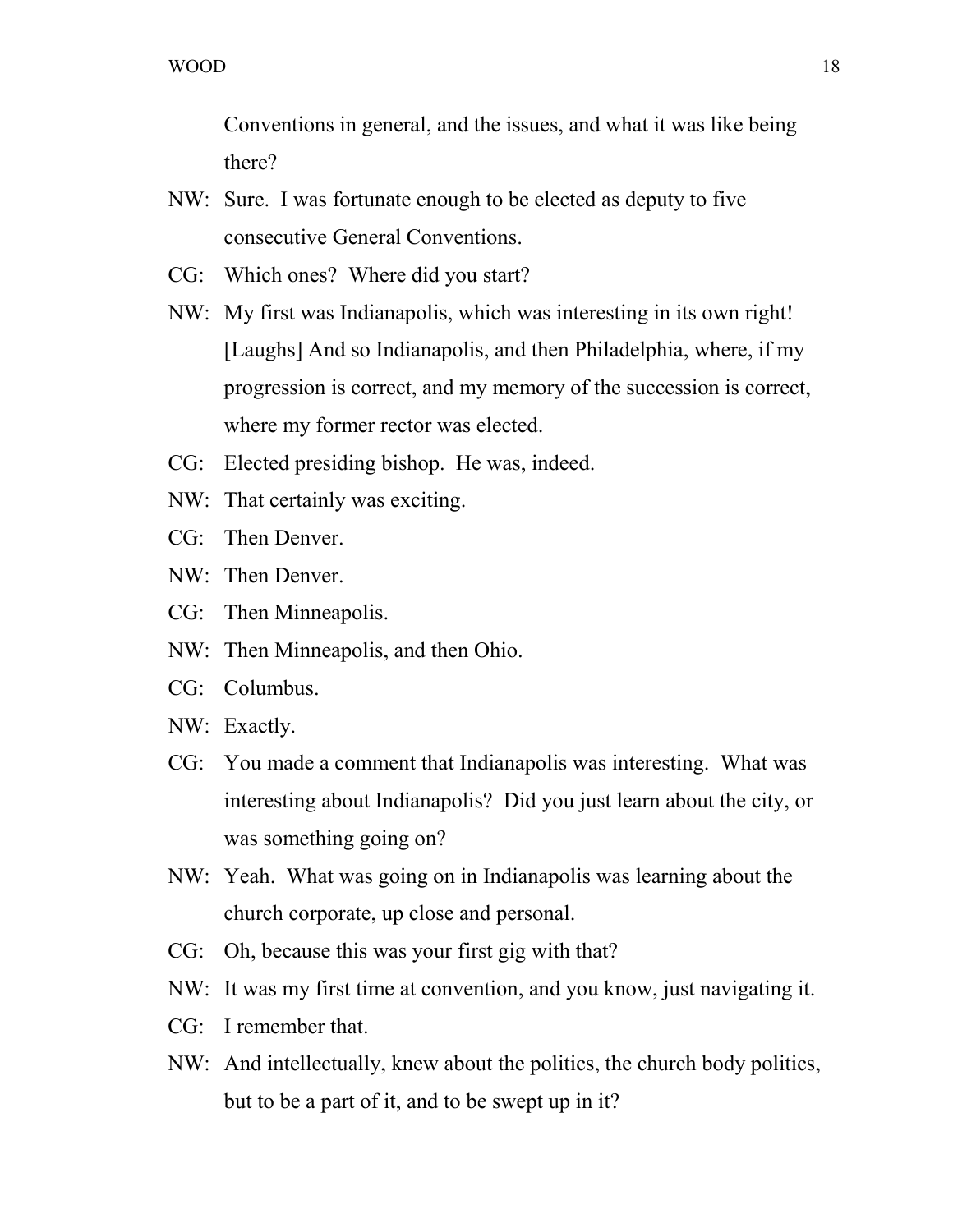- CG: All of a sudden it's a different—?
- NW: Was quite an education.
- CG: Yeah. I covered four of them as a reporter, and the first one, it was just learning the language, and you know, where the light switches and the bathrooms were. And then the second one, you sort of knew your way around, and you could actually figure out what's going on.
- NW: Yeah, yeah. It's exciting, and it's exhausting. If you take it seriously, it's exhausting, because of the time commitment, and the energy commitment. But to see the gifts that the Episcopal Church, in my opinion, brings to the Christian world is an incredible experience.
- CG: Tell me what some of those are.
- NW: Well, the most outstanding, for me, has been to experience how the Holy Spirit transcends our differences. And certainly, the issues of gay ordination, and churches pulling out, removing themselves from the Anglican community, and women, and a woman presiding bishop being elected—all of those. The Apartheid issue, which played out in Philadelphia, and then played out in our national church stage, around disinvesting—all of those issues. However, when those Conventions, each with their own personalities, came together to worship, it was not ever apparent that worship was not the linchpin that held this denomination together.
- CG: One of the things that's interesting to me is that in your, and in the ones that I covered as a reporter, you went from electing—and this is no slap at Bishop Griswold—but you went from electing in Philadelphia in 1997 a rather traditional presiding bishop, in terms of his background and his history, and his relationship to the church, to nine years later electing someone who was anything but a traditional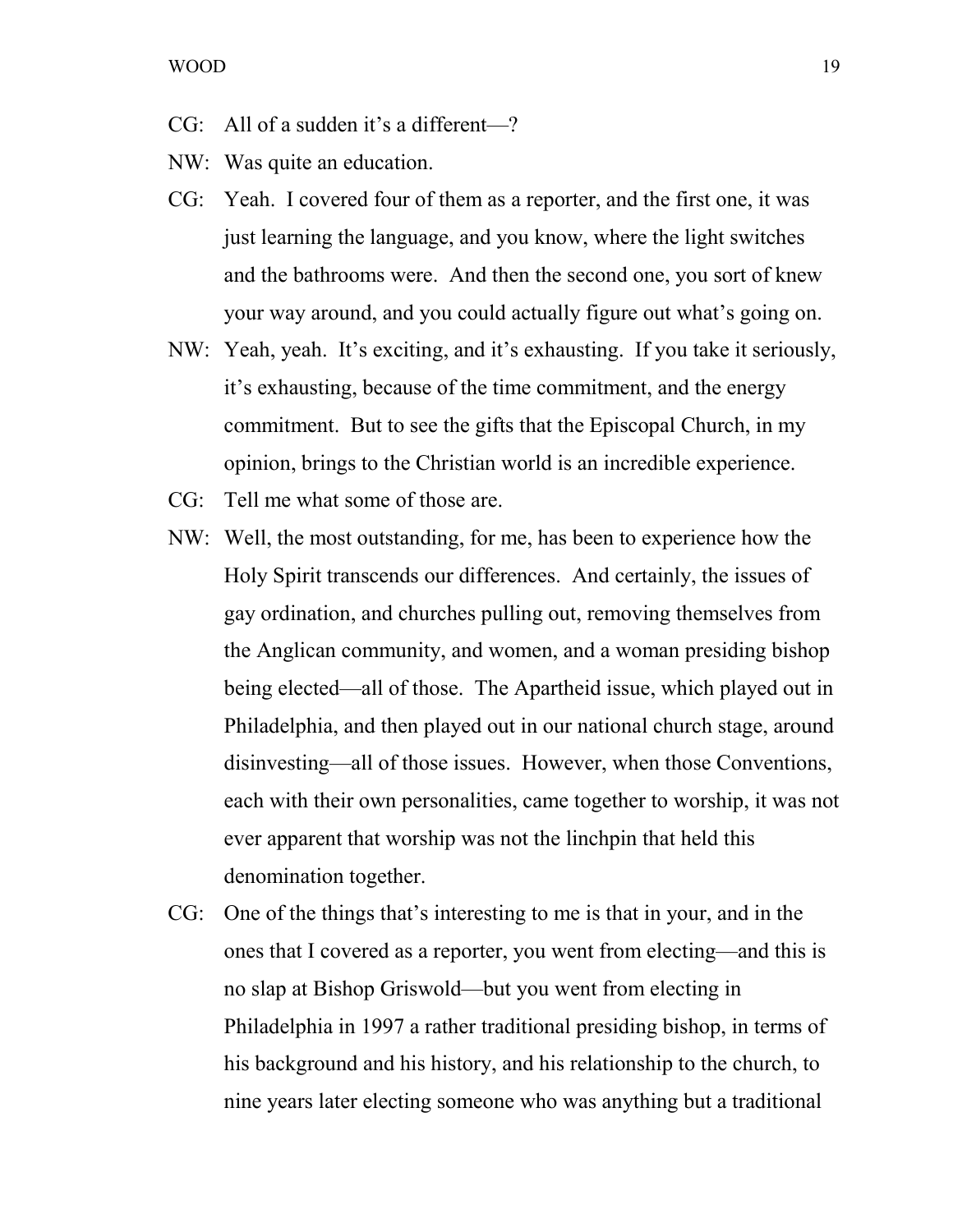presiding bishop, in electing the first woman who was a biologist, whatever she was, and late to life into the ministry, and a bishop for only a few years, and the first woman primate in the Anglican Communion. That's quite a journey! You have been part of a church that has taken, going back even further than '97, quite a journey. Were you aware that you were living through history, or were you just living through history?

- NW: I was always aware that I was living through history. People of color can't afford not being aware of where they are in history.
- CG: Okay, explain that a little bit.
- NW: It's an issue of survival, I think. It's an issue of ethnic survival to understand where on the transit of evolution you are, because it's helpful to placing yourself, positioning yourself.
- CG: Right.
- NW: It also—it certainly has been my experience, it's been helpful to monitor the frustration that comes with being a part of evolutionary change.
- CG: Okay, when you got here and took the gig at ECS, in 1965—?
- NW: Well, it was '67, actually.
- CG: '67, excuse me, 1967, what was—racism has always been a part of the church, even though the Diocese of Pennsylvania was the first diocese to ordain a black priest, back with Absalom Jones. But it took him ten years after he was a deacon to make him a priest! How did racism impact the church and impact you?
- NW: Hm.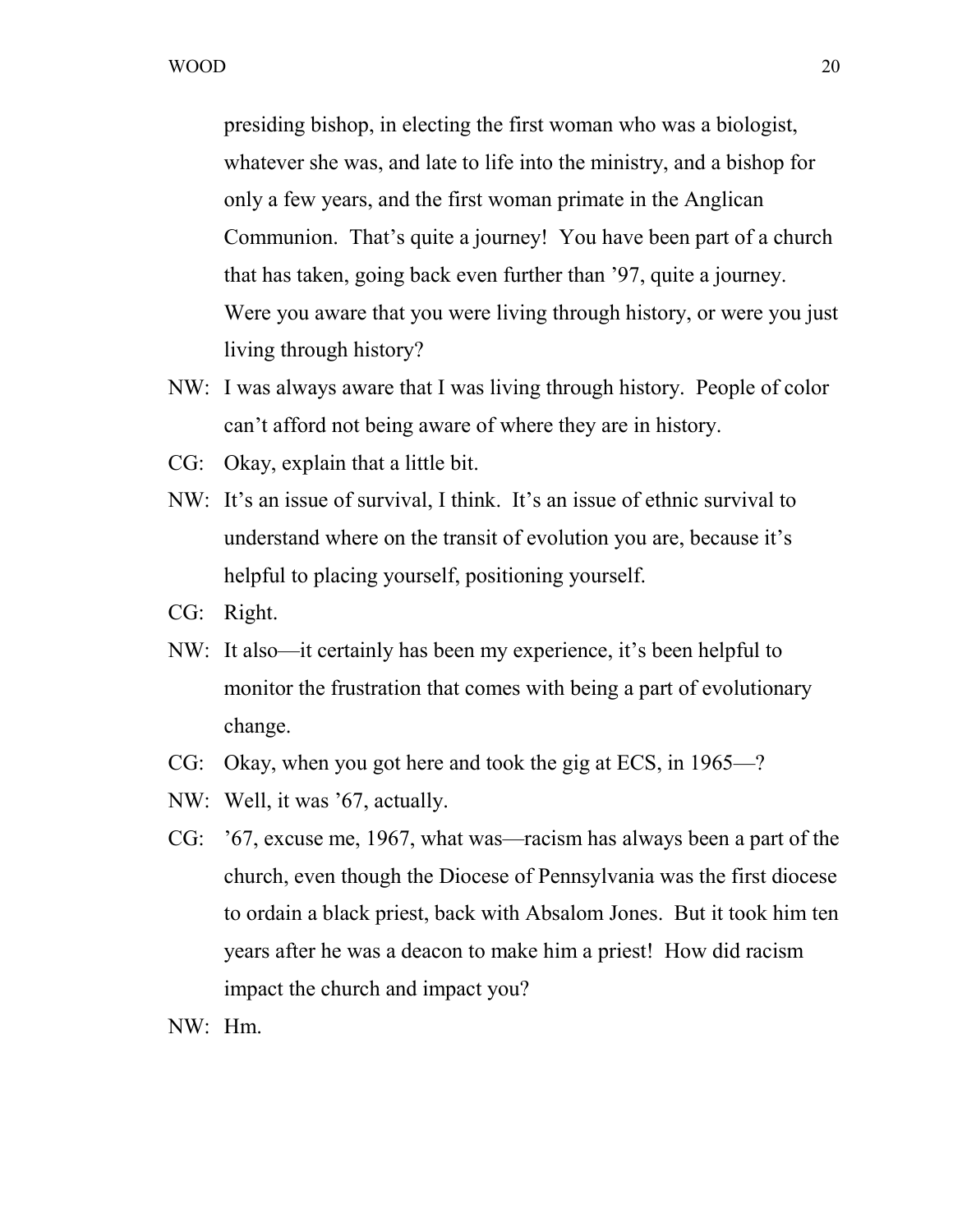- CG: And how, over the years, as things I assume have gotten somewhat better—how has it gotten better, and what are still the issues being faced by people of color?
- NW: Okay, that's a lot of questions.
- CG: I know it is.
- NW: Okay.
- CG: But now I can shut up, and let you talk.
- NW: Okay. [Laughs] Since this is about the church, primarily, I'll start my response with racism and the church, and how I fit, how I've experienced it. Our church, the Episcopal Church, because of its history, because of the characteristics that identified much of its membership, is inherently a racially biased institution.
- CG: What do you mean by that?
- NW: What I mean by that is that the Episcopal Church, being formed, literally being formed in the very same time frame that our country was being formed—
- CG: Right, and the constitutions written by the same folks.
- NW: —and many of the same people doing parallel work, chasing themselves across one side or the other of Market Street, the drafting of the Episcopal Church's charter in America, and the United States, carry with them parallel issues, issues of imperious natures, issues of entitlement, preserving the rights and privileges of the entitled.
- CG: And that was defined, basically, as white men, wasn't it?
- NW: Yes.
- CG: Back in those days.
- NW: Yeah, rich white men.
- CG: Yeah, rich white men.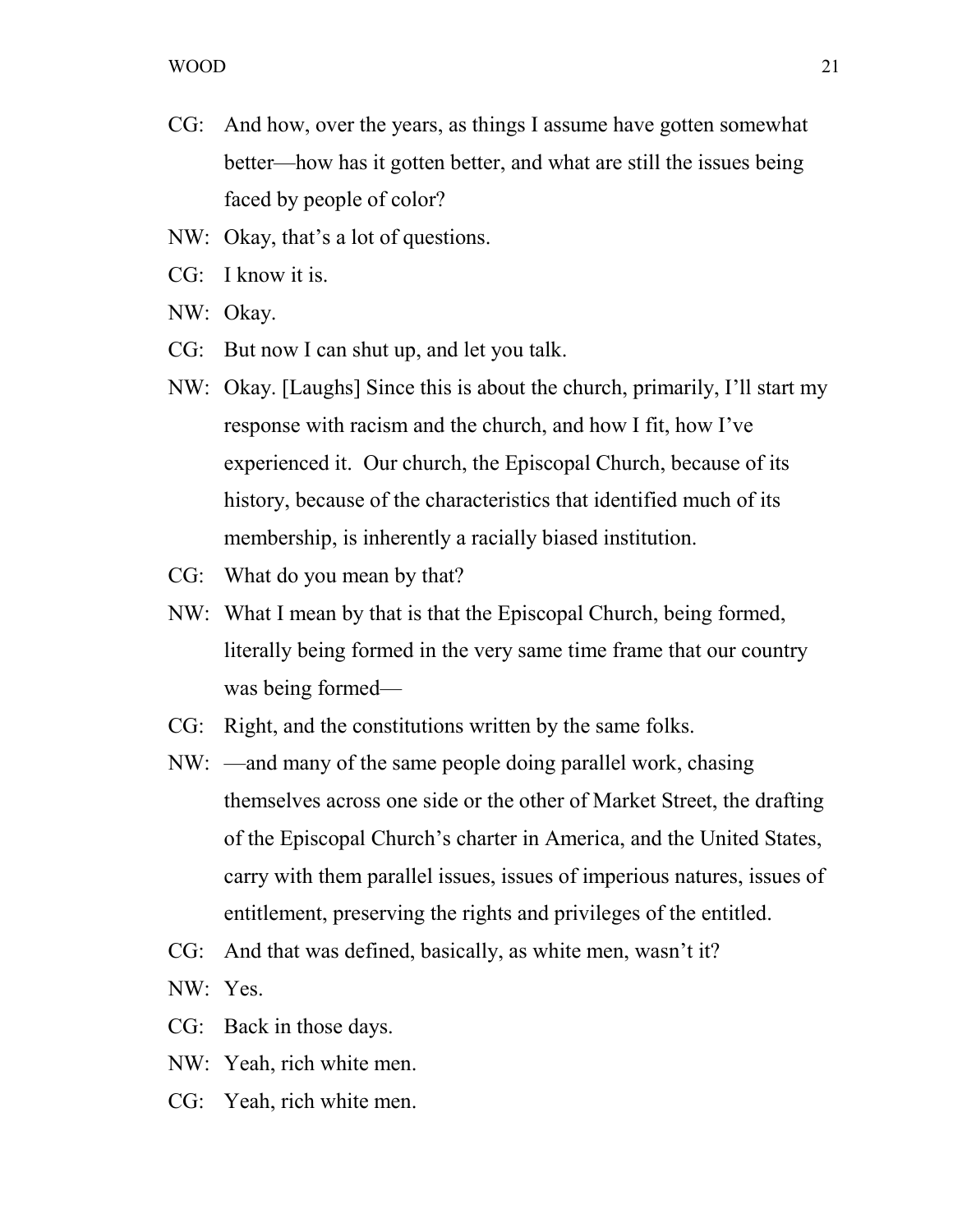NW: Rich white men. And that has continued to frame the public image, if not the personality, of our Episcopal Church. I certainly do not see that that basic nature has been altered in our church. However, that is not to say I do not recognize the adjustments and the adaptations that our church, through its governance, has made over the years, over the decades, over the centuries, in order to stay alive. I think we carry, as a denomination, all of that baggage. And because religious institutions, sociologically, are at least a hundred years behind contemporary society, we're still playing catch-up. And I think because of my statement before about how I believe that the journey towards more equality along racial lines was supplanted and eclipsed in our church's attention, as we turn to being concerned about equality along gender lines, sexual. I believe it gave our church permission not to be concerned about the racial and the racism that finds comfort in the Episcopal Church.

Now, what do I mean by that? The democracy that frames the Episcopal denomination, and what makes it so attractive to many of its members, is the same democracy that allows incredible diocesan autonomy, and within that, a large degree of congregational autonomy. It's sort of like our states' right, you know. The Southern states argue many of their old arguments around states' rights. The corporate entity of the Episcopal Church, and that what it allows its parishes, within certain dioceses—certainly in Pennsylvania. Every Episcopal Church, if it's an independent Episcopal Church, if I'm not mistaken, is an individual corporation. So the degree of governance that the diocese can assert within a parish that continues to—to exhibit behavior that can be labeled racist, is very limited. And I have seen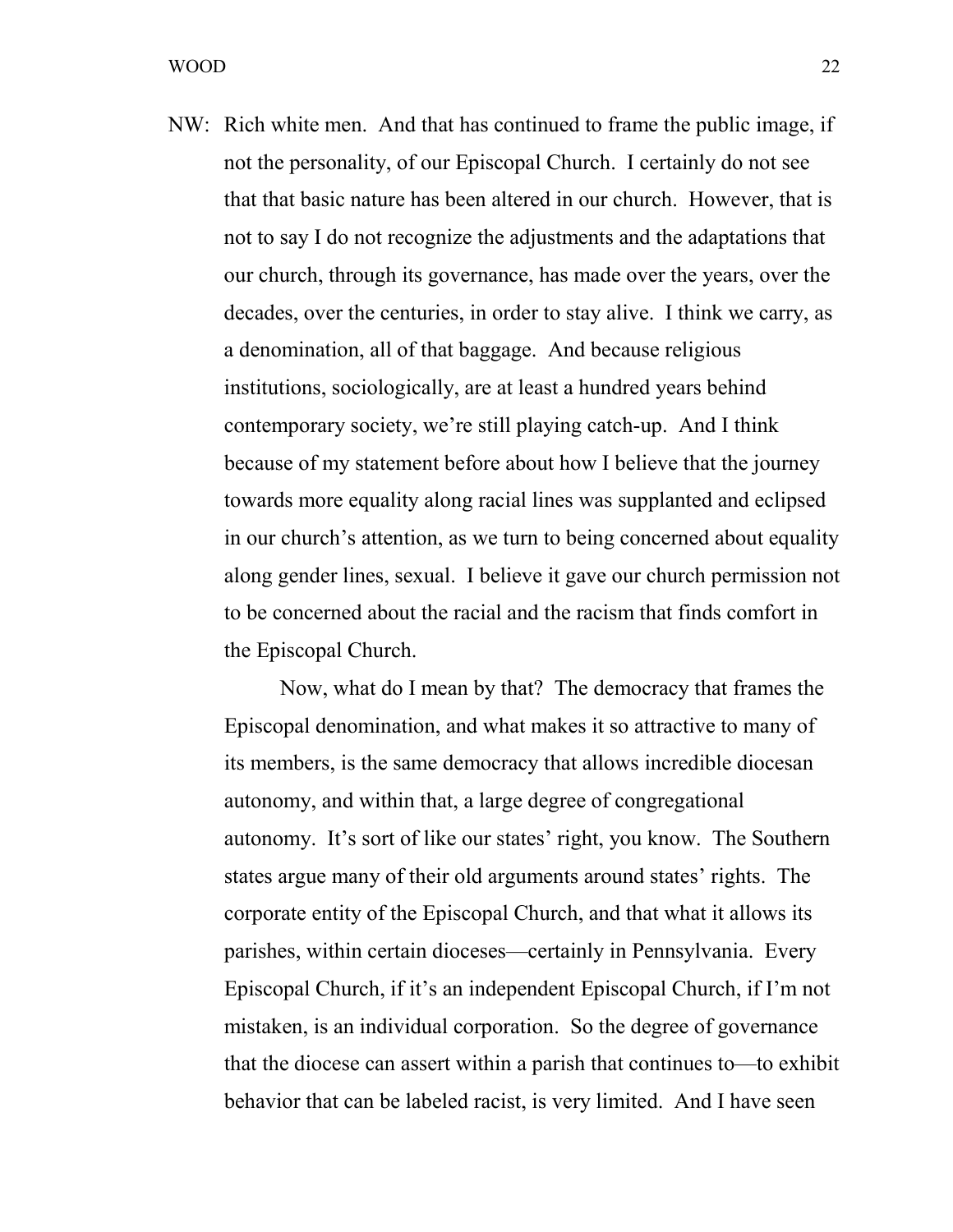that; I have seen, I have witnessed first-hand, in the different roles that I have had in this diocese, parishes that are openly, comfortably open, against issues having to do with racial inclusion, and without apology.

- CG: How is it manifested? How does it get manifested in those parishes? Because obviously, your parish is not one of them, and there are lots of them that aren't.
- NW: No, Saint Martin-in-the-Fields is a traditional Episcopal parish, liturgically Anglican, socially affluent, for the most part, politically mixed—more conservative than liberal. And at some point, before my coming there as a member—not long before, I suspect, but under Bishop Griswold—positioned itself to be a welcoming parish. It continues to this day to be a welcoming parish. It has only just begun to understand the difference between being a welcoming parish and being an inclusive parish. The growth—
- CG: Explain what the difference is, from your point of view.
- NW: The Episcopal Church welcomes you. Those signs are all over. Those signs are all over our country, right? Christ welcomes you. What that means is, as I understand it, as it seems to be lived out, is that if you come through the doors of this church, you will be welcome to join our worship; you will be welcome to receive communion. You will be welcome to participate in programs and activities as this parish presents them.
- CG: Okay.
- NW: Inclusion—and inclusion speaks to one of the primary issues of race work, if you will, and it's understanding that a multicultural society requires growth in everyone that is a part of it. Inclusion means being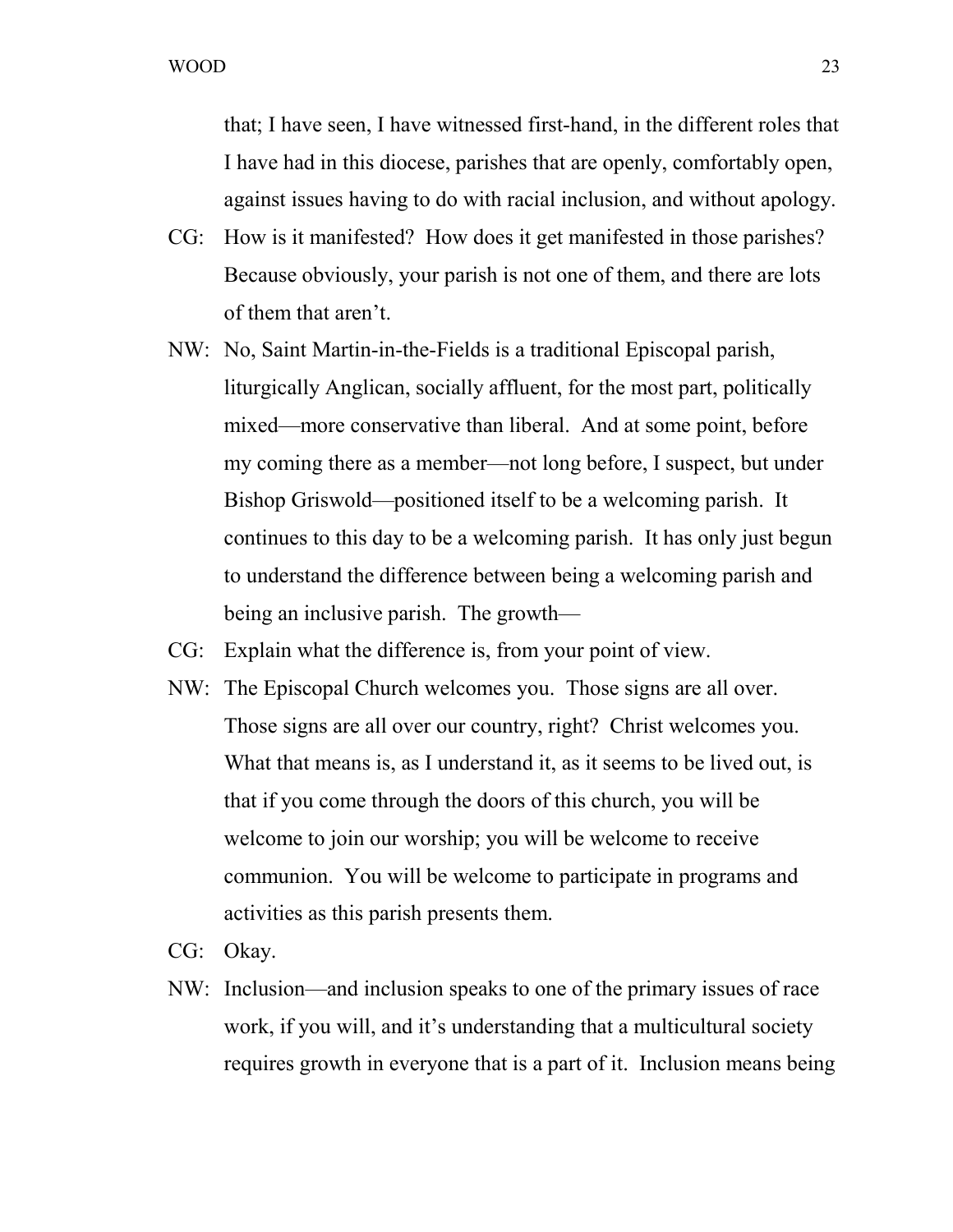willing to take on, and understand, the nature, the culture, the history of those that you welcome, that may not echo yours.

CG: Now, this applies also, then, not just to race, but also issues of human sexuality, I would think?

NW: Yeah.

- CG: In a similar way?
- NW: Yes, and it embraces, at its very best, the understanding that each person, each community, and each culture, if you will, brings with it elements of value that are worth understanding, and worth celebrating.
- CG: And enrich the whole?
- NW: And enrich the whole. Being welcoming is being benevolent and charitable. Inclusiveness is open, and live-giving.
- CG: Is it better now that in was forty years ago?
- NW: In some places.
- CG: In the Diocese of Pennsylvania, generally?
- NW: I have to tell you that, to speak generally about the Diocese of Pennsylvania, I don't think inclusivity has reached the point that represents what this diocese is capable of.
- CG: Okay. One of the events during your tenure, during your period of time here, was in 1988, or whenever it was—I think it was '88—the election of Frank Turner, a black priest, who was here working, I believe, on what we called aided parishes. And he was elected bishop suffragan.
- NW: Mm-hm.
- CG: First of all, tell me about Bishop Turner, but also tell me what effect his election had on the diocese. Because my memory, as an Episcopalian, and knowing him, is that when Frank was at my church,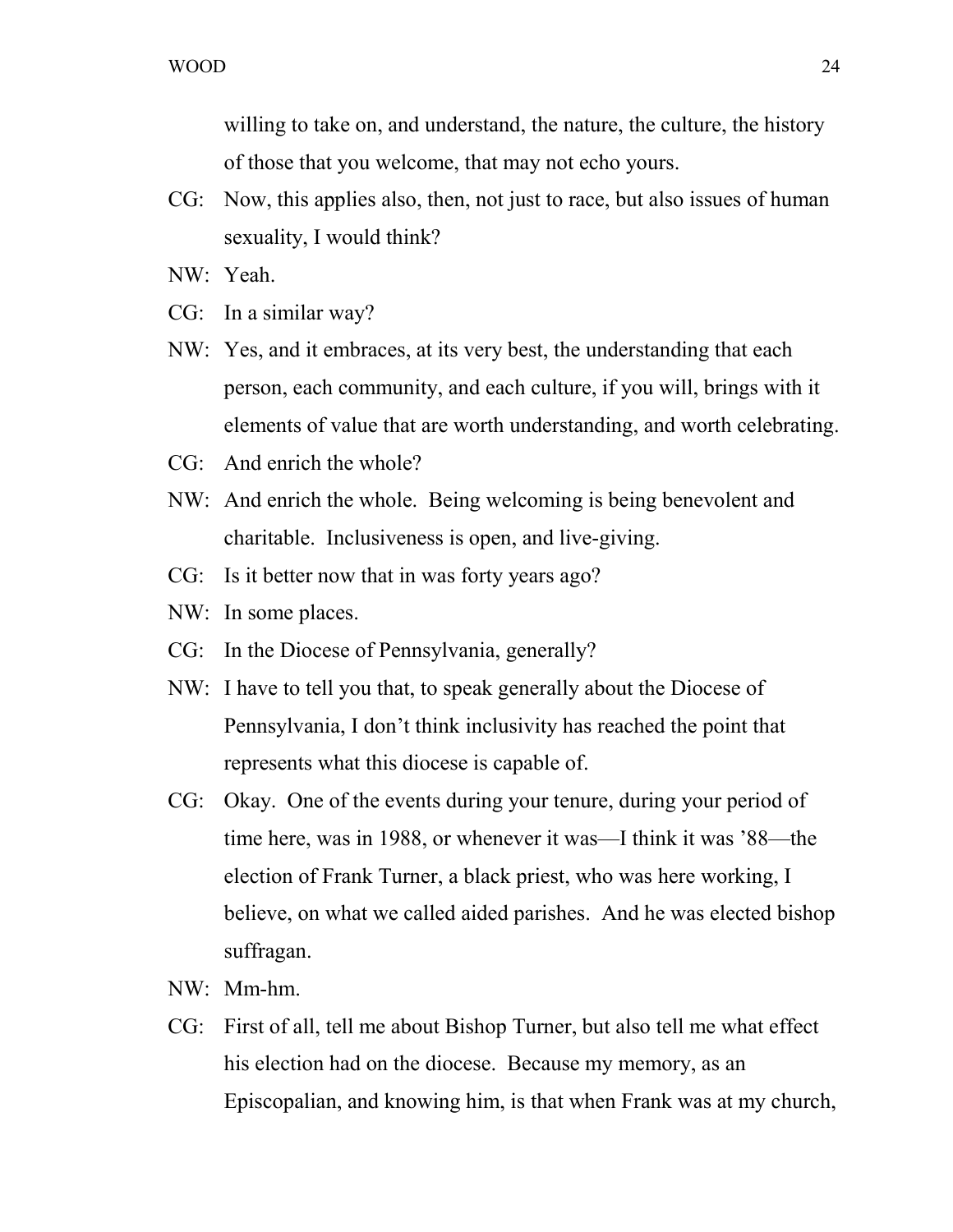or whenever I ran into him, I didn't know whether he was black or white; he was just Frank Turner. And I think that's ultimately, the color-blind thing is a cliché that people probably would like to think is real, but with him it really in many ways was, for a lot of white folks in the diocese that I know. Is that a big deal for the people of color in the diocese? Was he an advocate? Tell me about him, and about how that affected the diocese?

- NW: Well, I can tell you how it affected me.
- CG: Okay, well that's fair.
- NW: And Bishop Frank Turner was a celebration for me personally that certainly eclipses some of the other celebrations you've asked me about. It certainly is much more important in my memory book than the ordination of women. It was a wonderful, I thought, victory for this diocese, yes, because he was an African American man who certainly earned and deserved to be elevated to bishop, but also because of who he was, as I came to know him.
- CG: Tell me about that.
- NW: And I came to know Frank Turner as a principled man who championed the cause of marginalized people, who understood, and was willing to mediate his own progress, if it meant a long-term advance of the cause. My first exchanges with him was when he presented himself to the Outreach Committee at Saint Martin-in-the-Fields, of which I was chair. And he had made a petition for some funds to our Outreach Committee.
- CG: He wanted money? [Laughs]
- NW: Yes. And it was seeing how he presented his cause, and I don't remember what particular cause.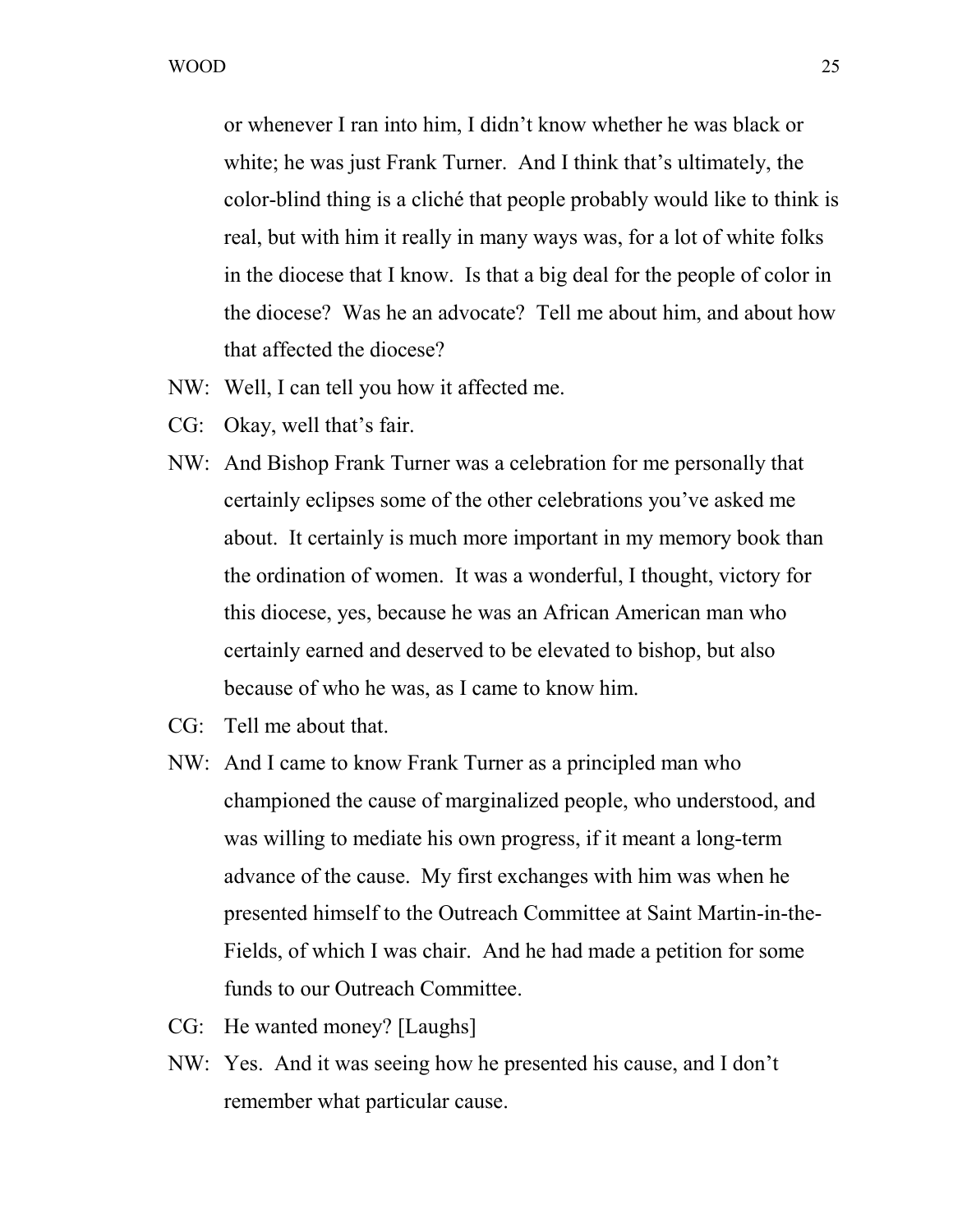- CG: Doesn't matter.
- NW: But it doesn't really matter. But I was very much aware of his knowledge of what this grant that he was requesting would do, and both the short-term and the long-term impact it would have on the church community. And it was at that moment that, you know, I became, in a sense, hooked.
- CG: Yeah. You became a Turner fan.
- NW: You got it! And to the day he ceased to be employed by the diocese, I never felt that he had abandoned that sense of clarity between—of how important it was to work in the moment, but to never lose sight of the long range goal.
- CG: Was he a good ambassador for inclusion, people of color, to churches where that was resisted some?
- NW: I don't know.
- CG: Okay.
- NW: I don't know, and the reason I don't—
- CG: Because you know the diocese pretty well. I didn't know whether you—
- NW: I do know the diocese pretty well, but you know, Yankees? Yankees are polite folks. Episcopalians are egregiously polite. [Laughs]
- CG: That's kind of a pain, isn't it? [Laughs]
- NW: Yes, and it takes a long time, if ever, to get to the point where Pennsylvania Episcopalians are really comfortable about having open and honest conversations about race. And I have been involved in many situations where that could have happened, and it always stopped short. The closest we might have come as a diocese could have been the opportunity that was presented by a young woman in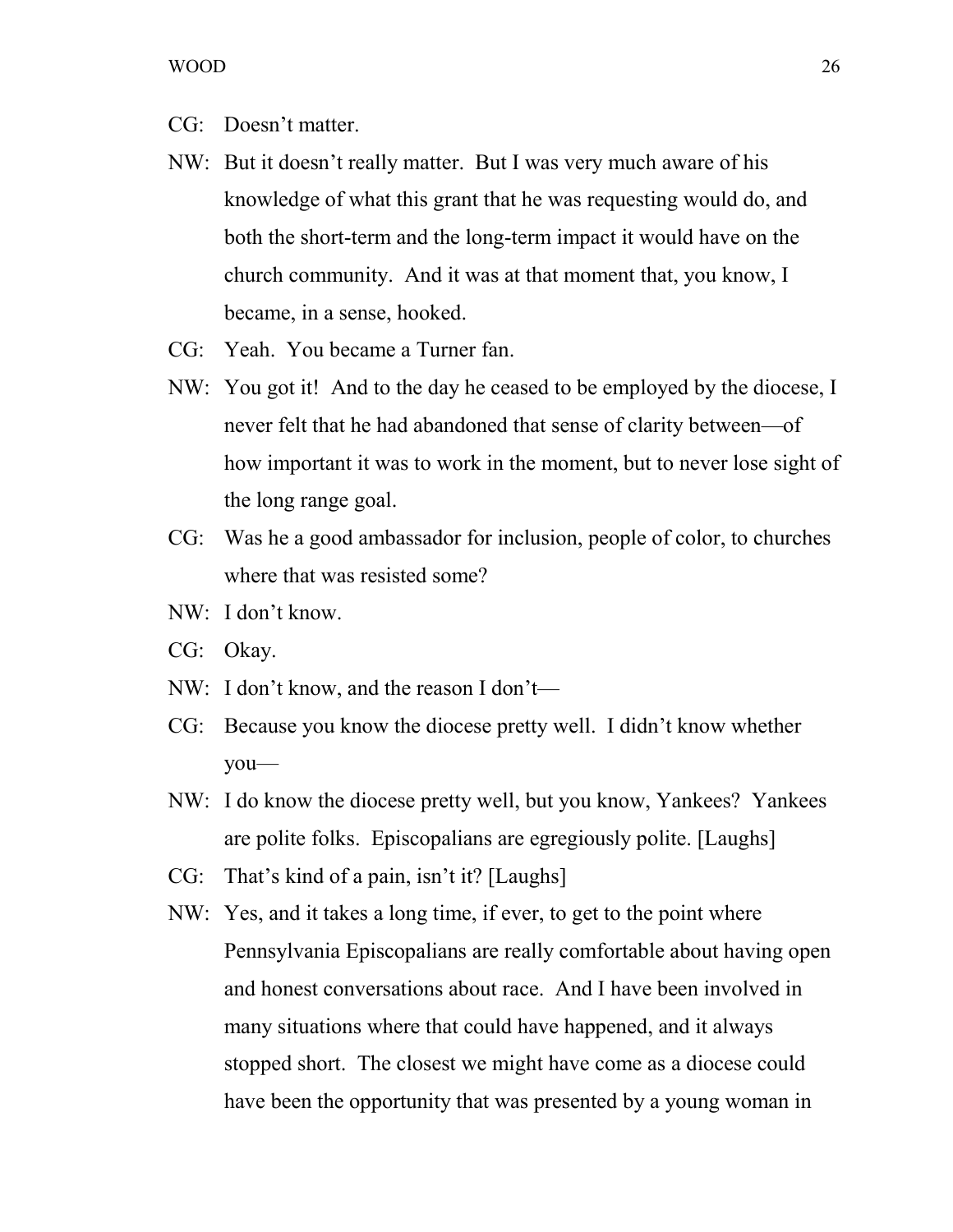this diocese who made a film about her own family's journey towards understanding their historic role in racial oppression. That's Katrina Browne's movie, *Traces of the Trade*, which certainly could have been an excellent platform, because she was a home-grown gal from a prominent, affluent family, active in the diocese—all of those monikers that work for one in Philadelphia.

- CG: Private school?
- NW: Yeah, the pedigree! Wonderful parents! I know her mother very well, and knew her father. Very present in our diocese. And for anyone who's not familiar with that documentary, I would recommend it to them. But the opportunity that Kristina's work owning—owning without apology, I think, that her family was willing to embrace the fact that they had had a share in the legacy of slavery.
- CG: Slave trade. That's the way they made a lot of money, didn't it?
- NW: And they had benefited financially from it, and to have that conversation. But it was not at all embraced, I don't think, and used to its advantage. There were several attempts that I'm aware—and I was in conversation with Katrina—I said Kristina. I meant Katrina. I was in conversation with her before the film was made, when the idea was generating itself. I have a un-cut copy of her first run of the film, and attended a couple of showings in the diocese of it. And it was the usual suspects that showed up.
- CG: Of course.
- NW: Yeah.
- CG: Preaching to the choir thing?
- NW: Yeah, which is so very sad.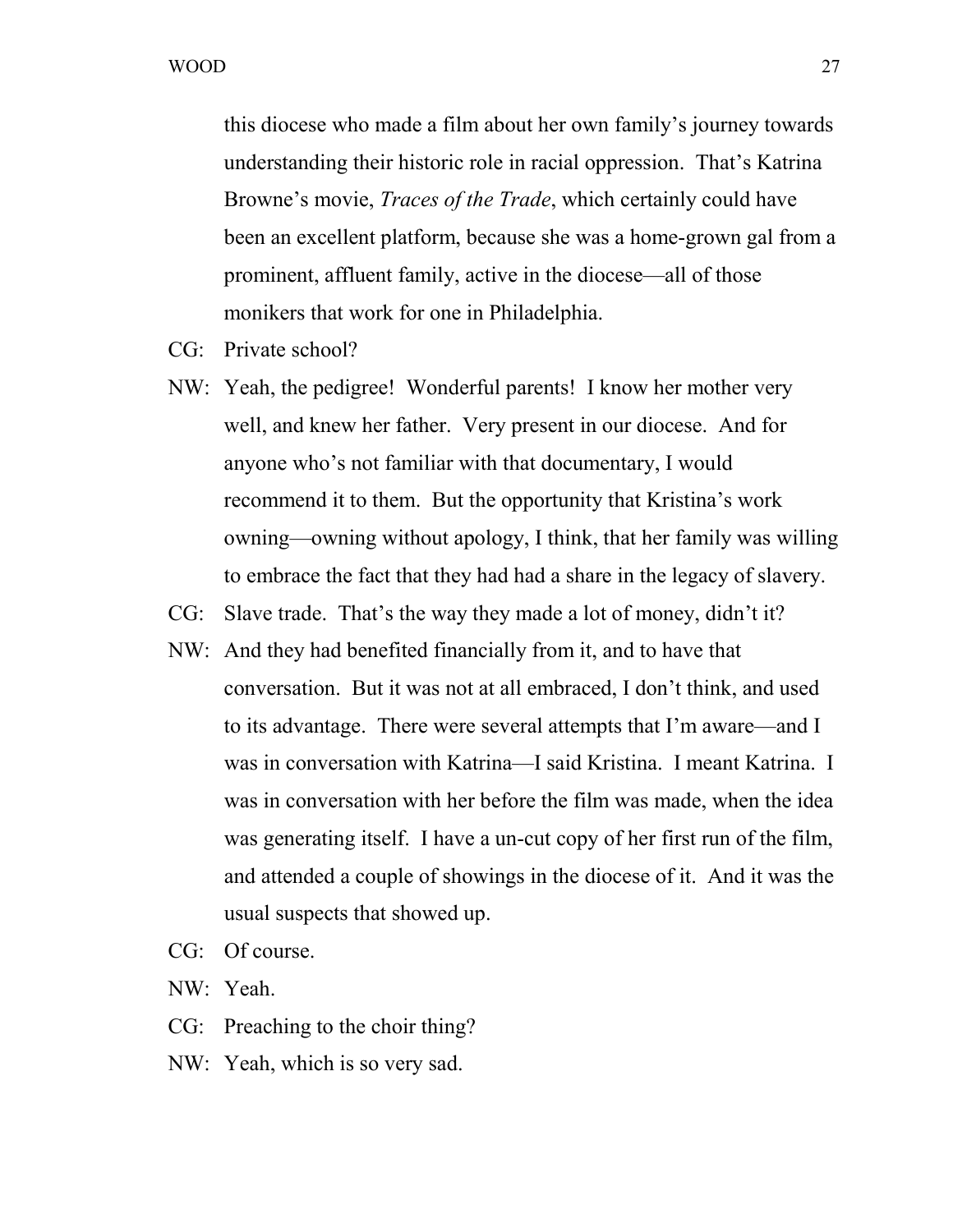- CG: Well, it is sad. I mean, I know her mother pretty well. I knew her father slightly, but he's now gone. And of course, she was the daughter of another—I mean, this is the granddaughter of a rector of your former parish! So it's very interesting how small the world is, and yet how large it is, all at the same time. But you talked about Frank's, Frank Turner's election as being a big deal.
- NW: Mm-hm.
- CG: Just before that, Barbara Harris, again, a two-fer, a black woman, was elected the first black—the first female bishop—not the first black bishop—the first female bishop in the Anglican Communion, not just the Episcopal Church. It was a big deal to a lot of people. Was that—  $\gamma$
- NW: It was a big deal. It was—
- CG: Not only because Barbara is Barbara, and she is a hoot, and a great lady, but I mean, because of what she represented?
- NW: What she represented. There was so much controversy over her, not to mention there was so much controversy being a priest, even. I mean, I was privy to some of those conversations, even in my own family, by marriage, contesting the fact that she hadn't been properly educated, and that she'd read for orders, and she hadn't—you know.
- CG: Well, Frank Griswold read for orders, too.
- NW: Well, the history of men reading for orders, you know, precedes Barbara Harris's birth!
- CG: Of course!
- NW: You know, but as we know, now and then, when we are searching for—
- CG: A reason.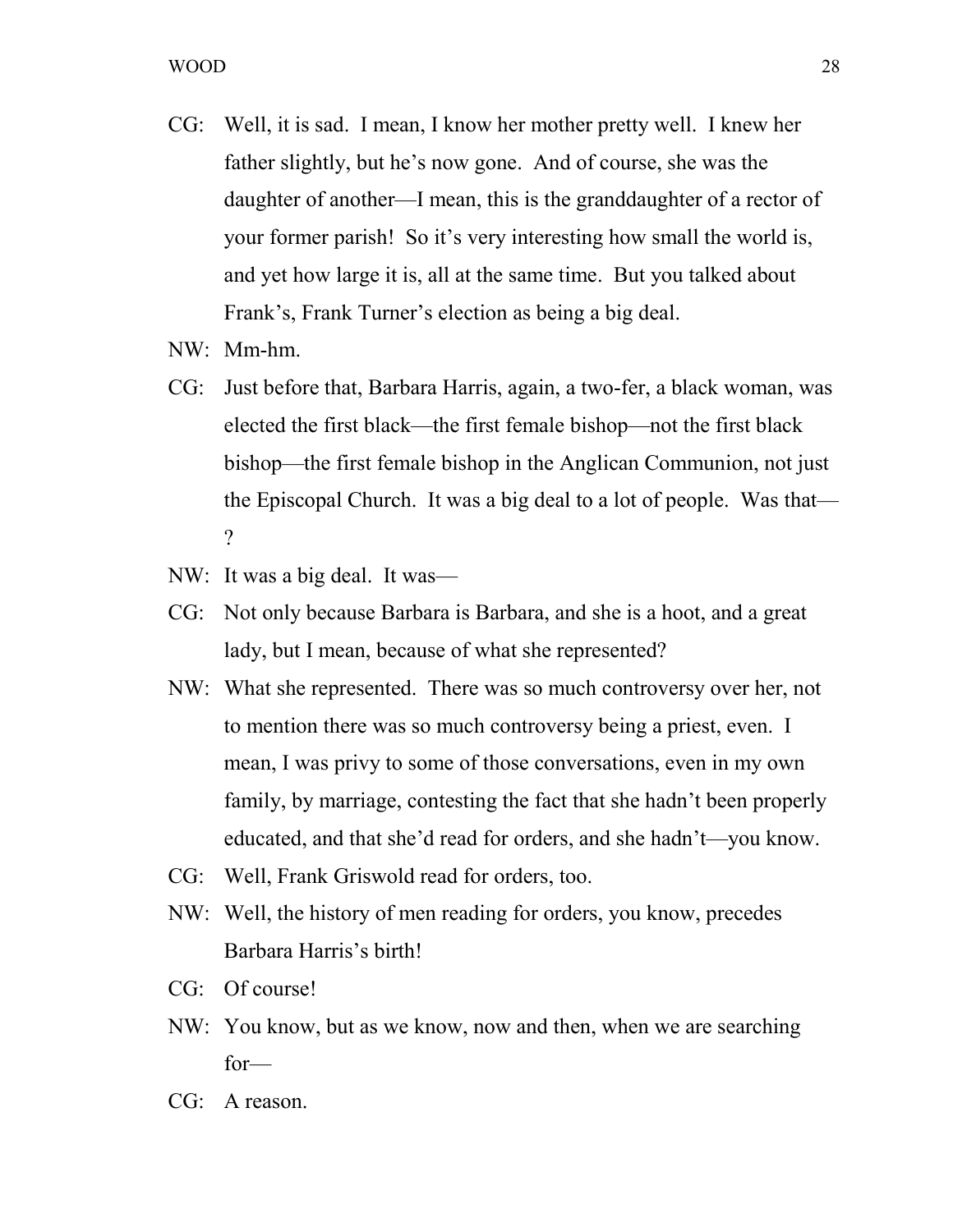- NW: —a reason, you can find them. I along with many others made the trip to Boston to be there, present.
- CG: Wish I had.
- NW: And remember just sobbing—sobbing with joy! It was incredible; it was amazing. And it was amazing because of what it represented, the hallmark of what her ordination and consecration meant, but because of who she is. And that's the two-fer, you know.
- CG: Well, it's the three-fer. [Laughs]
- NW: Yeah, well okay.
- CG: I mean, if you don't like Barbara Harris, move out of town. That's my judgment; that's me.
- NW: It's not going to—well, I embrace that, but I would say if you meet Barbara Harris, you will either like her, or you won't like her, that there's no middle ground.
- CG: Yes. It's a real black and white—pardon the pun, but it's a real black and white situation, as a person. But I don't know anybody that's spent more than about five minutes with her that just isn't—[laughs].
- NW: Yeah. And the clarity!
- CG: Well, there's no nonsense.
- NW: The clarity with which she is present, again, I think is a real gift, and I think personally, for me, those have been the elements that I've looked for in places that I have been attracted to be, or to stay. It was the clarity that we went looking for. I want to go back, because it might be important. The reason we—we being my husband and I, and at that time our two sons—moved our membership from Saint Mary's Hamilton Village to Saint Martin-in-the-Fields, after commuting all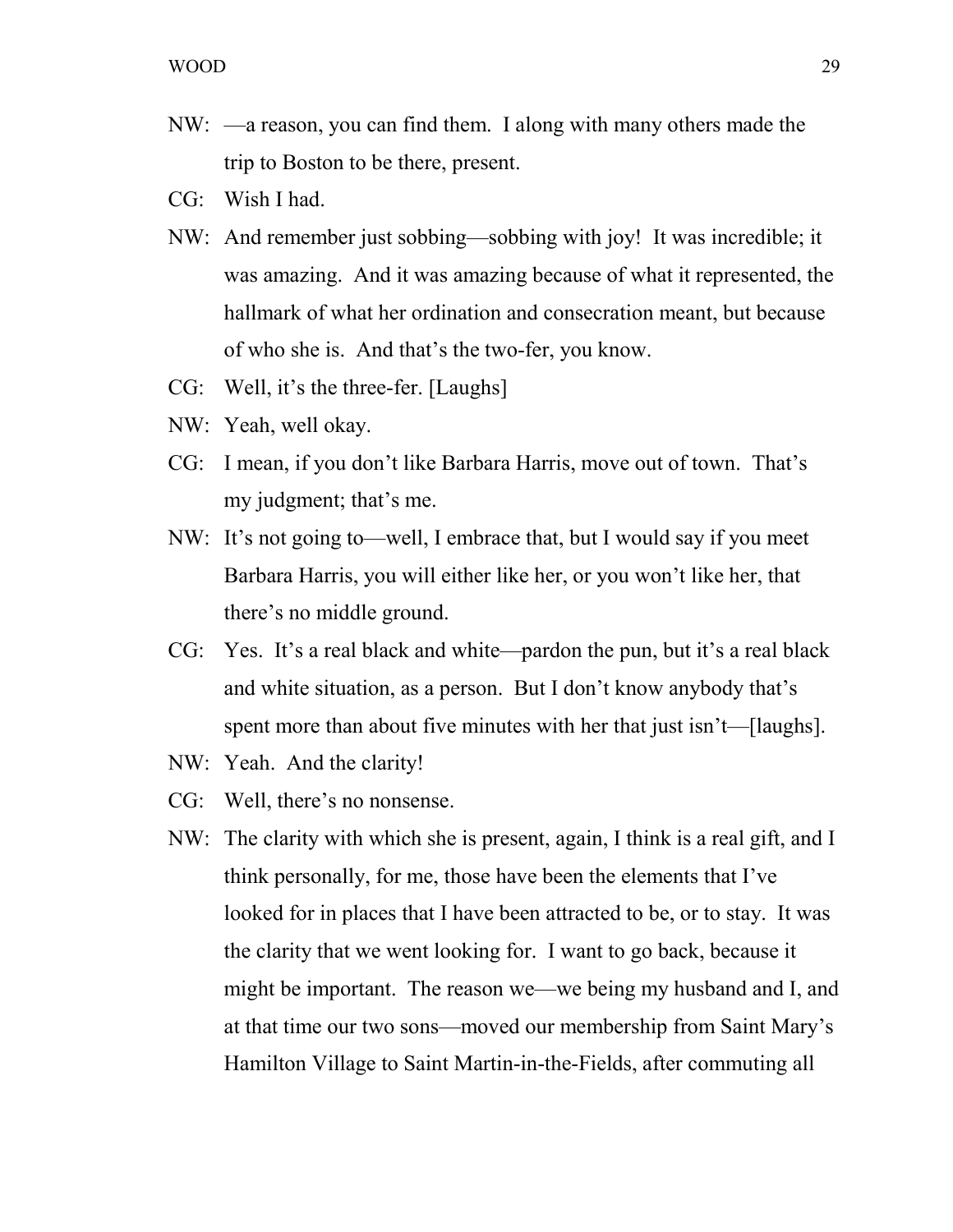those years back and forth, was because we were in search of a church that had a viable religious education program.

- CG: Oh, sure. Okay.
- NW: That's what brought us to Saint Martin's. Saint Mary's, because of it being located on the campus of the University of Pennsylvania, every year at least one-third of its congregation turned over, and so it always depended on who was in the congregation in any given year as to whether or not the church was able to successfully mount a religious—
- CG: So it was the education program that brought you to Saint Martin's?
- NW: We were looking for a parish that had—
- CG: Plus the music program, I gather, was a big one.
- NW: Well, we came for the Sunday school, and we stayed for the music.
- CG: Music, right.
- NW: You know, both of which—my husband and I met singing in Saint Mary's choir, so liturgical music is very much a part of a tradition that we appreciate.
- CG: Let me ask you, again, a personal question, because you were married when?
- NW: 1969.
- CG: In '69. How did the church respond to, at that time, an interracial marriage?
- NW: The church corporate?
- CG: Not the church corporate, but the people in your parish? Or was that not an issue at Saint Mary's?
- NW: Well, it was a university parish.
- CG: That answers the question.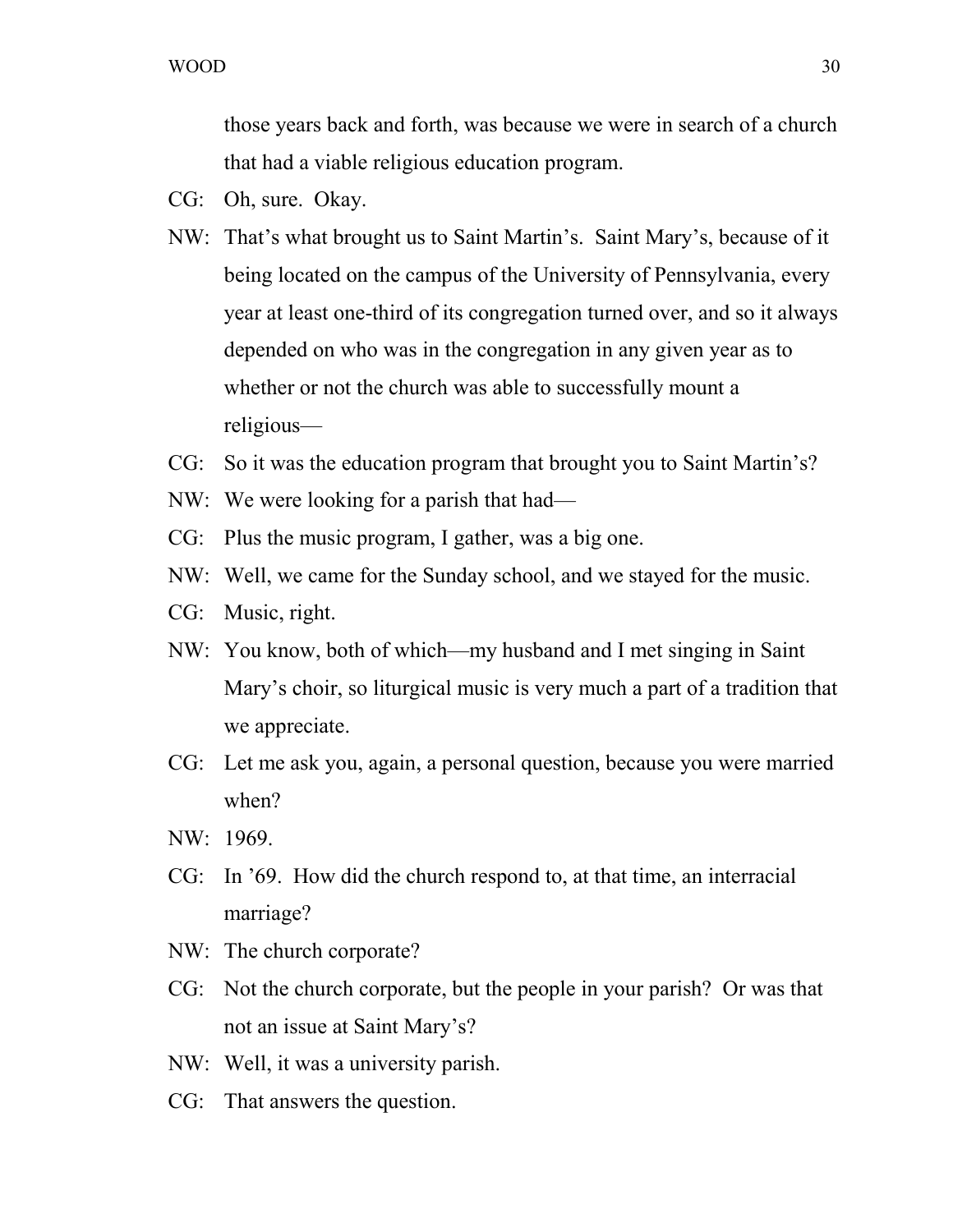- NW: So it wasn't an issue. I mean, if there was going to be a place that was liberal, that had—
- CG: If it was going to happen there—
- NW: If it was going to happen, that's where it was going to happen.
- CG: Okay.
- NW: I'm sure we presented ourselves as an anomaly at Saint Martin's. By that time, I was enough of a known entity in the diocese that that was cachet, for me. But I was not unaware that there were people at Saint Martin's who were not quite sure, or were very sure, that they were not comfortable with this anomaly, this family anomaly, that had—
- CG: Until they got to know you, and it probably disappears some as you get to know people, which is the way these things progress, isn't it?
- NW: I think so. Within a short period of time, I was elected to Saint Martin's vestry.
- CG: Well, that answers one question then, yeah.
- NW: So, you know.
- CG: All right. One more thing, and then what we will do is I will take this and get it transcribed, and we will look at it and see if there's anything we missed, or anything we want to expand on. But I'd like you, in as candid a fashion as possible, to describe the nature of, and the differences among, the various bishops with whom you worked here. You started, and Bob DeWitt was wearing the miter. And then it was Lyman Ogilby, and then it was Allen Bartlett, and then it was Charles Bennison, and they were different, obviously, one from the other. Tell me about them, and the pluses and minuses, as you see them, if there are any.
- NW: Mm-hm, okay.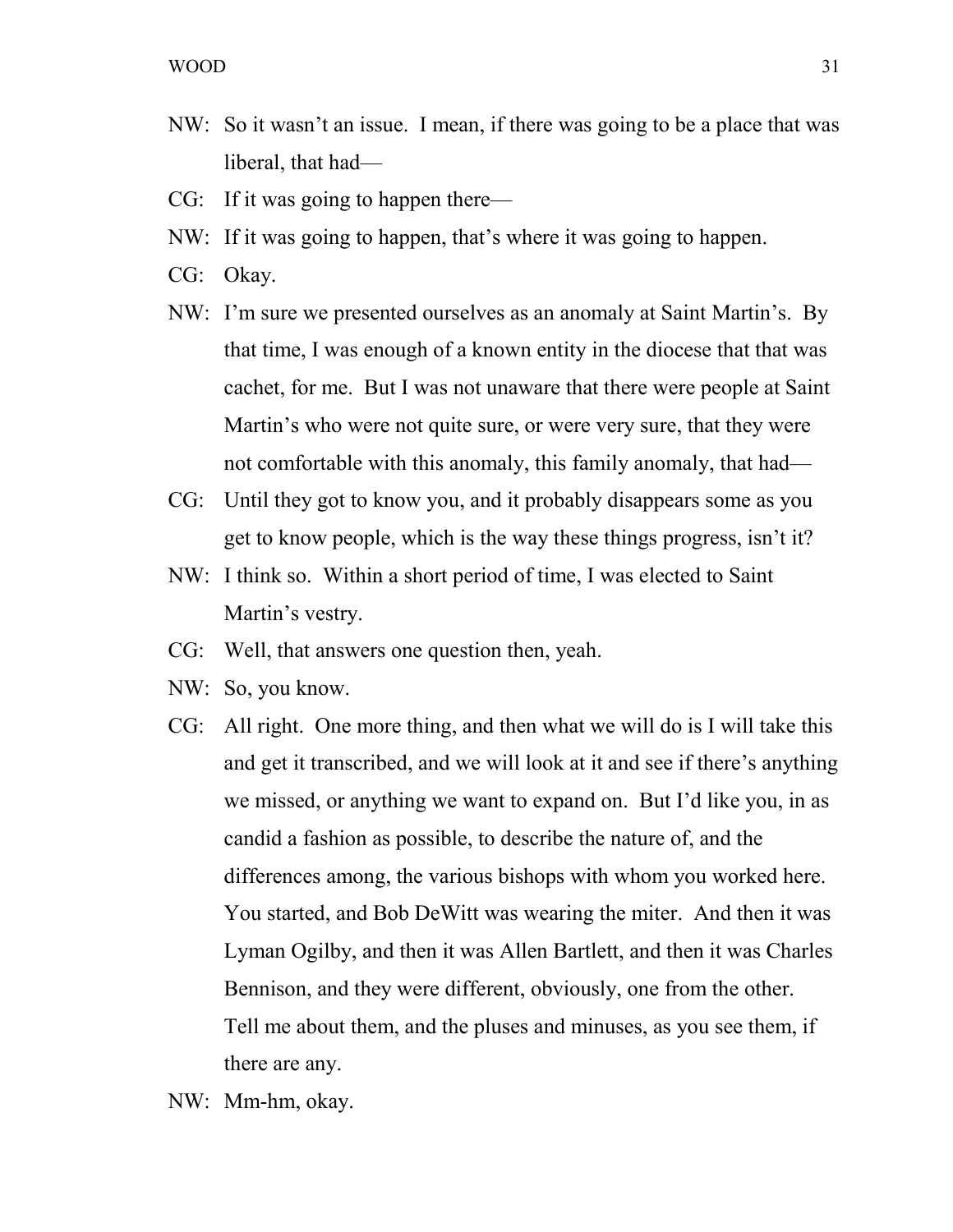- CG: And obviously the most controversial—well, the most controversial were the bookends, because Bob DeWitt was controversial, and Charles Bennison was controversial. I think that Lyman and Allen were less so. But anyway, let me hear your views.
- NW: Bob DeWitt, Bishop DeWitt, as I remember him, and he was a part of my being hired, was clearly a rebel. By the time I arrived in Philadelphia, he had already earned that reputation, and his personality was strident. His private demeanor, as I experienced it on a few occasions, was intellectually keen, and very, very compassionate.
- CG: I've heard the word "gentle" used about him.
- NW: Very gentle man, personally very gentle man.
- CG: In spite of what the public persona was?
- NW: In spite of the energy that he had to summon up in order to be as effective in the public arena that he was. Personally, he was a very, very gentle man.
- CG: A lot of people who disagreed with him violently, clergy and others, apparently, liked him.
- NW: Mm-hm, yeah. I can understand that, which was the rub, yeah. And not, some might say, a man ahead of his time, but I'm not sure from my own personal experiences whether or not strident personalities are every accepted well. Lyman Ogilby I adored. One of the monikers that he became known as was [laughs] "the missionary bishop."
- CG: That's what he was.
- NW: And that—I can understand that. I can understand that. Gentle of voice, gentle of manner, and clear about what he wanted, how he wanted to plot his episcopacy. He told great stories, and preached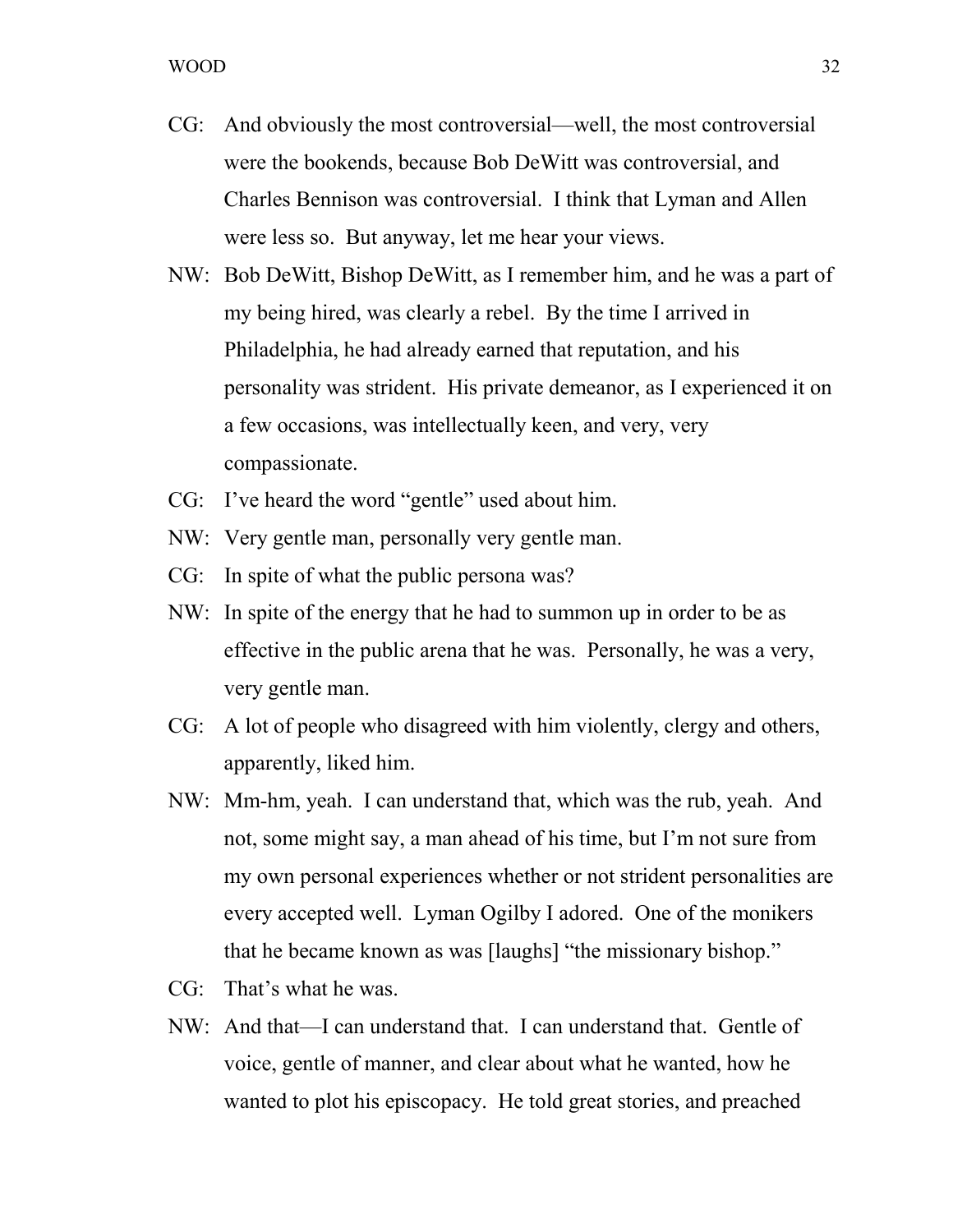wonderful sermons, and afforded me great hospitality. Allen Bartlett I grew to like.

- CG: Tell me about the growth, from where to where?
- NW: I was suspicious of him, as a Southerner, when he came in.
- CG: From Louisville.
- NW: From Louisville, and though my lens, I saw him manifesting many of those Southern gentleman characteristics that I do not find attractive. The early years of his being my bishop, I thought he was racist. I felt that he didn't really have an appreciation for women in leadership. As time went on and I got to know him better, and he got to know me because I also don't think he particularly regarded me with any great fondness in the early days of his episcopacy—I think we became very good friends.
- CG: And my impression of him, which is different from yours, obviously a different perspective, because I didn't know him when he was first here very well, is that he is anything but a racist, or anything but antiwomen.
- NW: I have come to have both of those opinions, happily, in my mind, reversed.
- CG: So you've grown together?
- NW: I think so.
- CG: That's interesting.
- NW: Yeah. I know I have.
- CG: Okay, now to the controversy.
- NW: Charles Bennison's election was not necessarily a gift to this diocese.
- CG: Some people say that he was elected, and let me ask you if you agree with this, because the other primary candidate was John Midwood.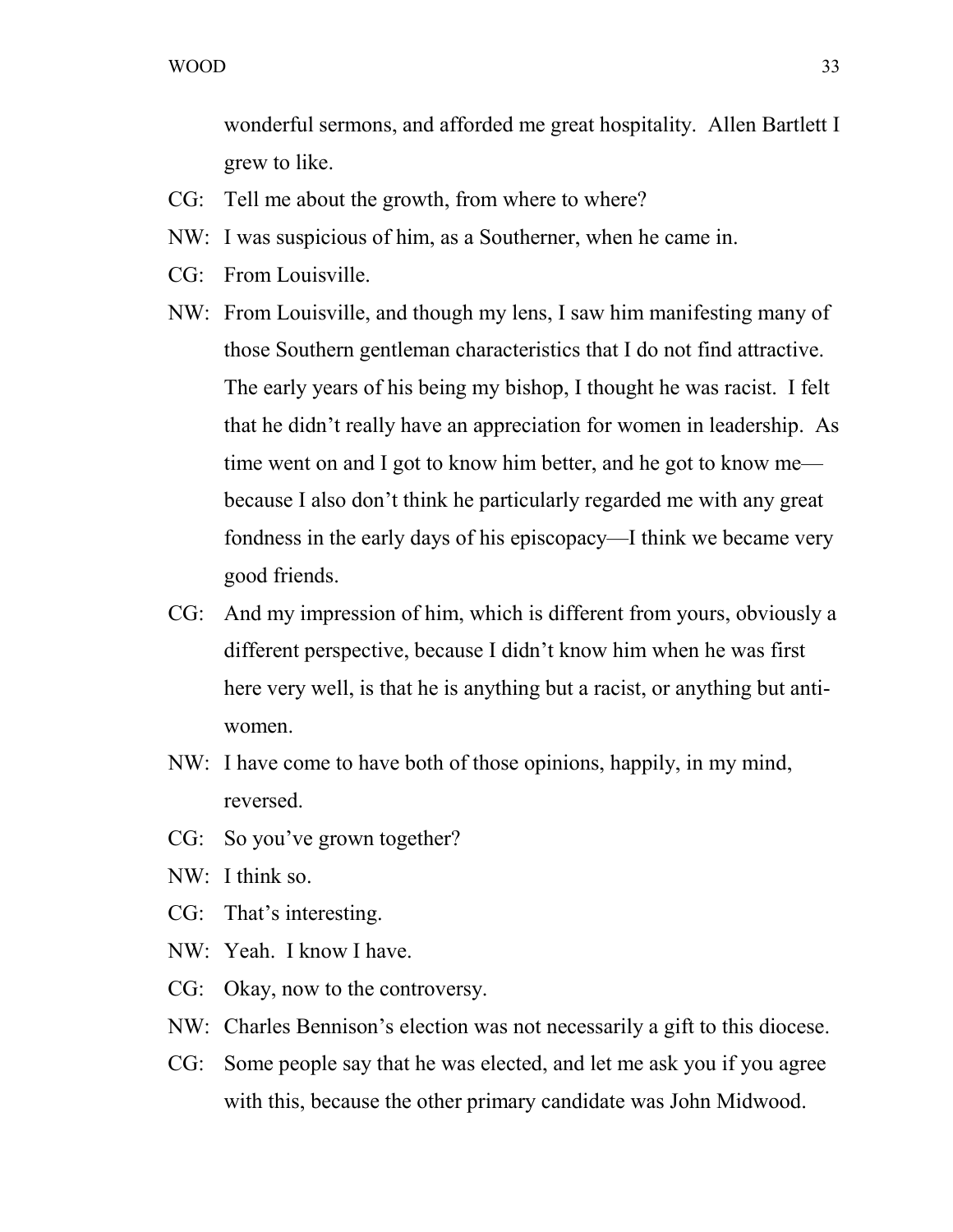They were the two top runners. They were Barack and Hillary. That Midwood was more in personal style like Allen Bartlett, and therefore, that maybe it was time for a change, and that Bennison was more energetic-seeming, and all of those things. Did that play a part in his election, do you think?

- NW: I was on the Standing Committee, as you know, when Charles Bennison was elected. I have some strong opinions about his election. First of all, I think it was a rush to judgment. Bishop Bartlett was very anxious to move on.
- CG: And get a coadjutor, right.
- NW: And the Search Committee responded to that sense of urgency on the part of Bishop Bartlett. I believe, and this is the lens from sitting in the chair of a Standing Committee member, I believe that the search process was not as thorough and as deliberative as it should have been. John Midwood I know well, and have a great deal of affection for, particularly his work in the diocese on behalf of aided congregations, but just as a really decent human being. Please print that. I do not—
- CG: Everything gets printed.
- NW: —think he would have been the right bishop for this diocese at that time. My impression of Bishop Bennison's ability to be elected was that he courted the right constituency, and perhaps may have been seen as the proper person to be arbiter between the city-suburban split that was going on in this diocese.
- CG: What went wrong?
- NW: With Charles Bennison's episcopacy?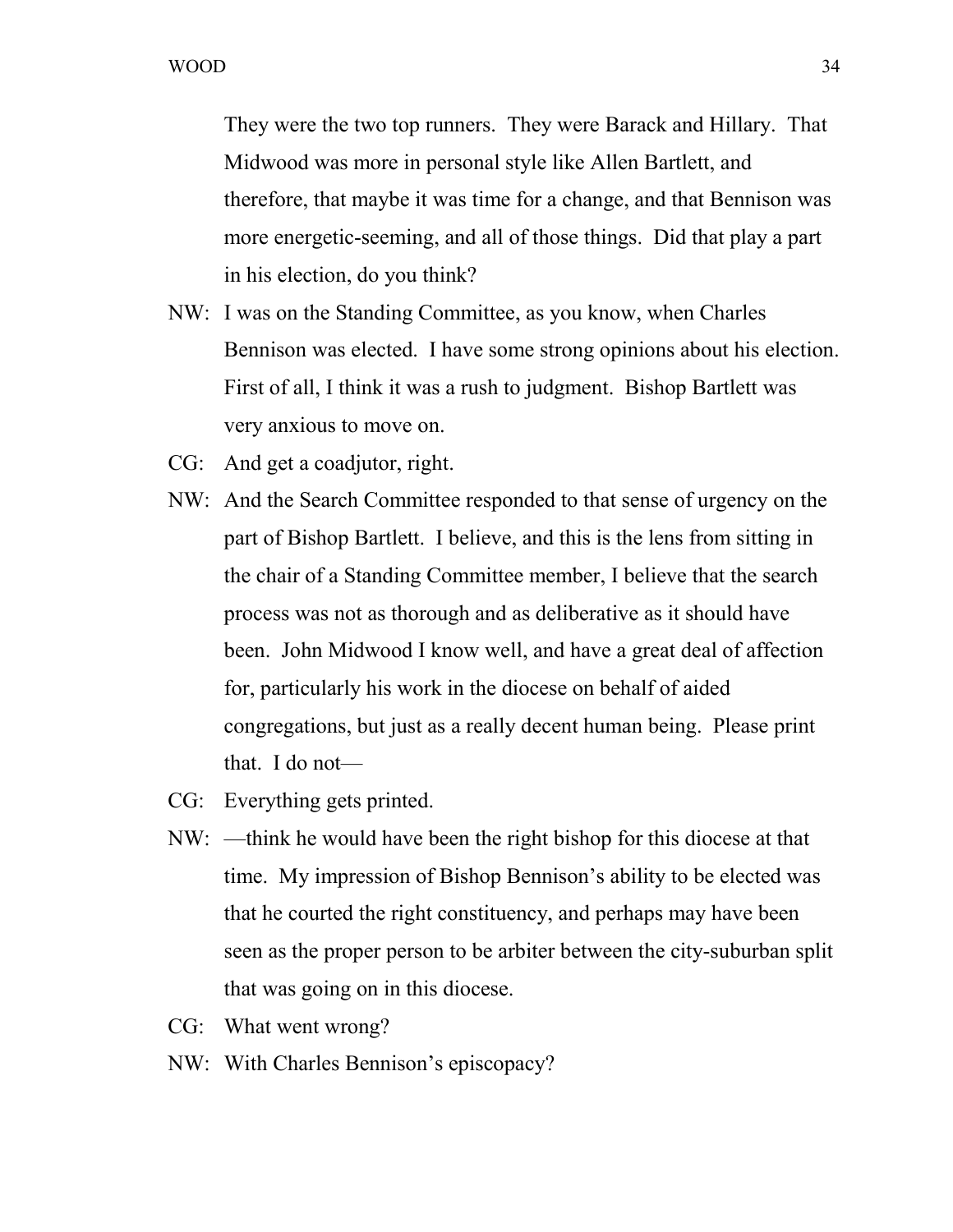- CG: Yeah, because certainly there were some things that he was very good at. I experienced some of them. He was very good dealing with congregations, individually, when it was in a crisis, and understood people and relationships between. But somehow, the whole thing fell apart, and I don't know why that was. Do you?
- NW: I think the politics of Bishop Bennison being diocesan is what undermined his episcopacy.
- CG: What do you mean by politics? What politics?
- NW: I think that—I believe that Charles Bennison was clearly the suburban choice. I think that those disenchanted parishes, primarily in the suburbs, in the more affluent corridors of our diocese, felt that Charles Bennison was going to correct the course that this diocese appeared to be going, towards more liberalism, more tolerance, than they were comfortable with.
- CG: And they read that wrong.
- NW: And they read it wrong. And they read it as a betrayal on his part.
- CG: Okay.
- NW: And many of those people who were his supporters turned against him, and used their political power to make it a very aggressive march towards his—his destruction.
- CG: Yeah, and some of it was very nasty, too. But one of the other things that happened, as I understand it, and again, you being part of the Standing Committee and whatnot, would know more about this than those of us looking from the outside, was that he also seemed to piss off, pardon the expression, the aided congregations and the congregations that needed support. And a number of people who became vehemently opposed to his continuing in the episcopacy were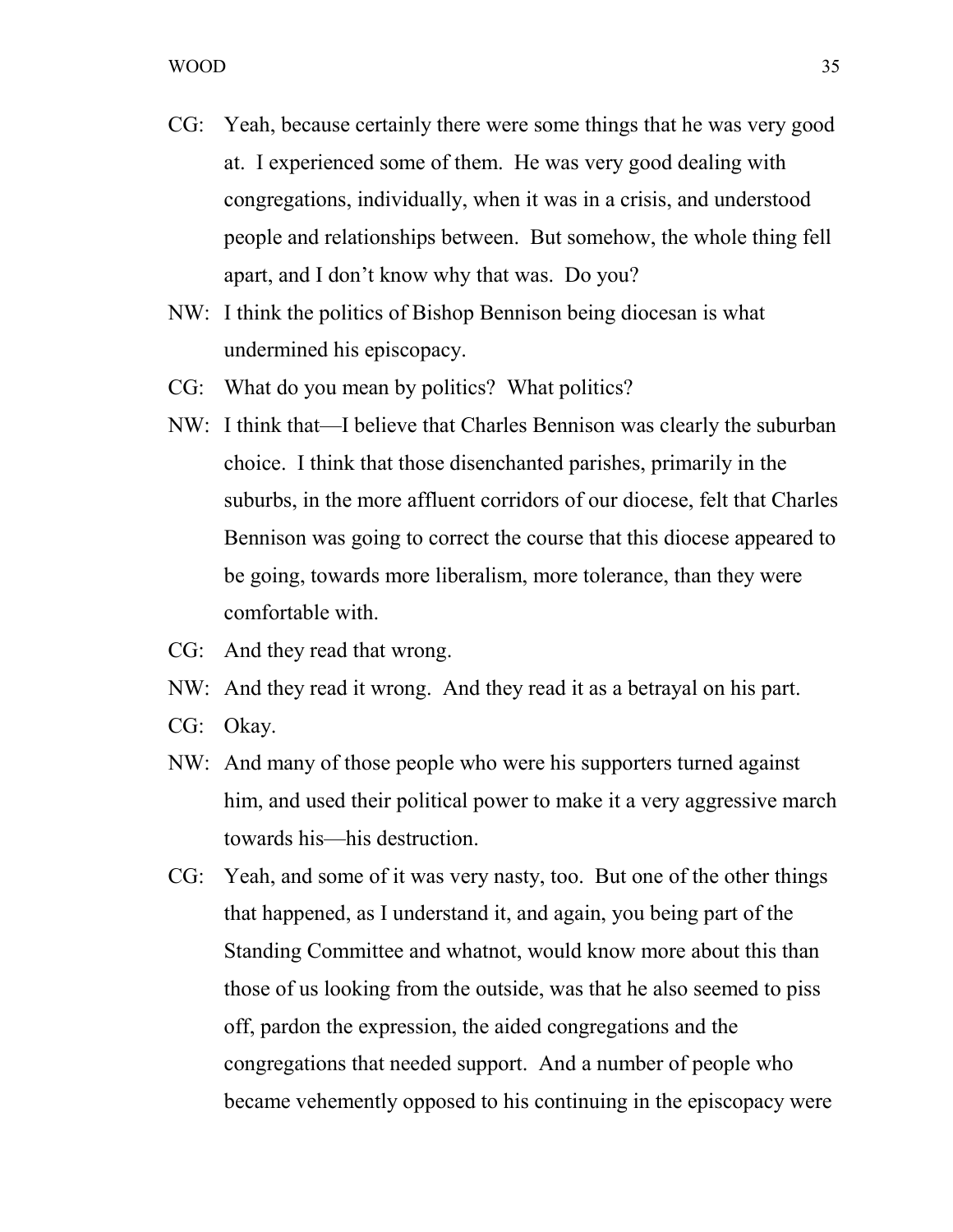people from parishes that were aided, or in some trouble, like the late Mary Laney, who was of that group, and some others, that they felt that some of the congregations in Mount Airy were very opposed to him because they felt that he was not supportive of congregations that were in financial trouble. Is that accurate—in other words, did he manage, one way or another, to anger everybody?

- NW: I don't think he angered everybody. I think he challenged the status quo, and he challenged the status quo for everyone.
- CG: Isn't that a good thing for a bishop to do, in many ways?
- NW: It could be, but apparently as things played out, it was not—Charles did not have the skills to pull it off.
- CG: So it's a good thing to do, but you've got to be able to do it right?
- NW: Yeah. It's funny—it's interesting that you mention the aided congregation issue, because in preparing for this conversation, one of the fears that I had about having this conversation was around the issue of the aided congregations, and because I'm aware of how much tension there is in this diocese around conversations and issues related to aided congregations. And I'd like to speak to that, if there's time.
- CG: Sure, there's plenty of time.
- NW: We talked about the historic nature of this diocese, and the characteristics that adorn that history. One of the legacies of that was many, many monuments to wealth people, some of which—
- CG: You mean churches?
- NW: Churches, yes.
- CG: Buildings.
- NW: Buildings.
- CG: The edifice complex.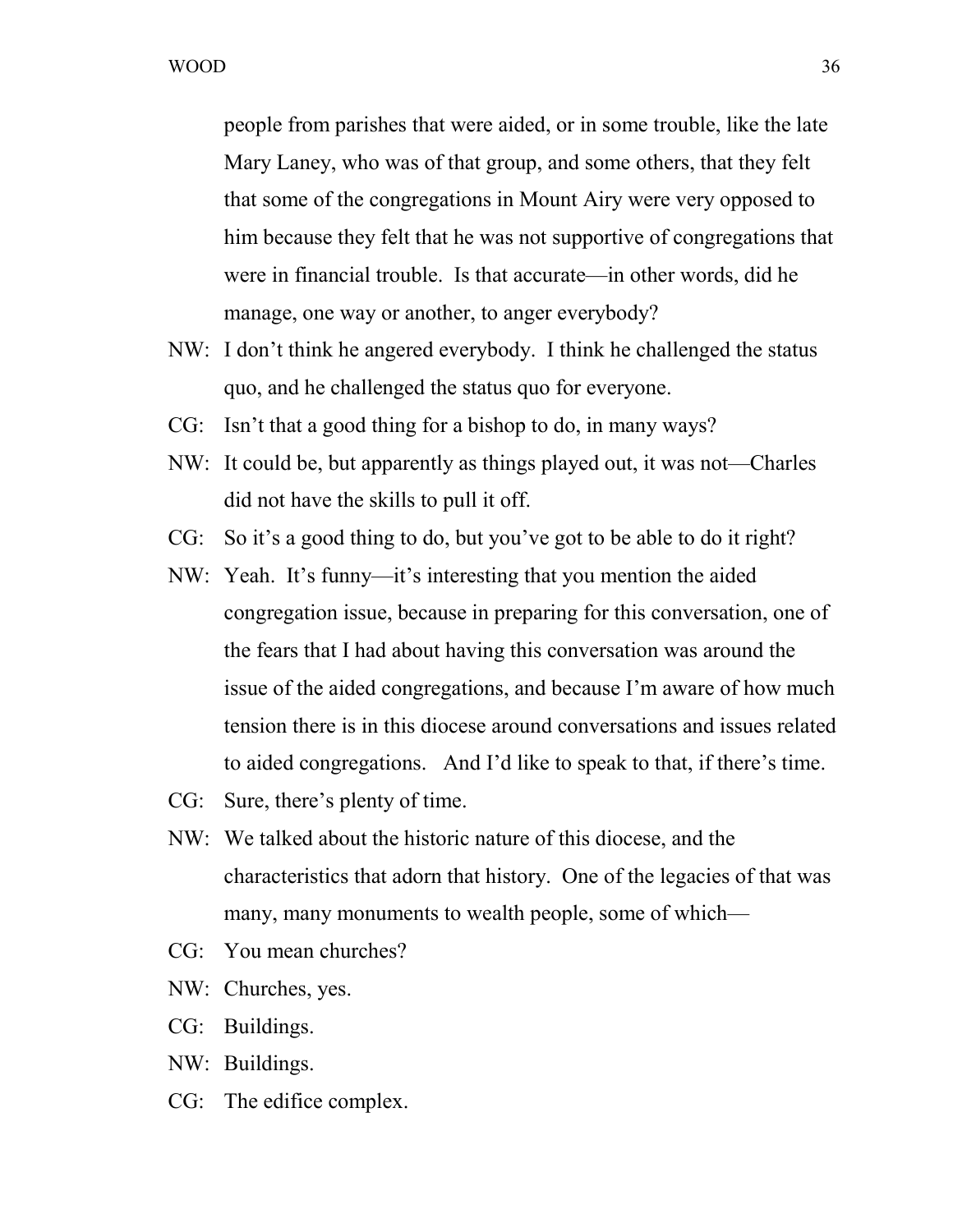- NW: Yeah, monuments that were left for present generations to figure out how to maintain, large, huge monstrosities to people long gone, whose ancestors are no longer around, either, because they had fled the city, or—primarily fled the city, have no interest in those communities, and are left behind, and are functioning as mission churches to poor congregations.
- CG: One of the biggest examples of that, I guess, is one of the most famous churches in the diocese, which is the Church of the Advocate, which is a mess!
- NW: The city is littered with them—the diocese particularly, and most of them in the city, is littered with these huge, huge edifices for people to take care of who don't have the resources.
- CG: Right.
- NW: And what has developed? One of the things that's developed as a consequence of that are Episcopal presences in the form of bricks and mortar, and not in the presence of people, and being led by clergy who in many instances found themselves, and still find themselves, to be marginalized. A very close friend of mine, clergy, white, whose name I will not mention, found himself as vicar to one of these urban monstrosities and dwindling congregations, once made a speech at a diocesan gathering about Cadillac clergy and Volkswagen clergy. And the reference was in relationship to the disparity between the salaries of clergy who found themselves being called to parishes that could afford at least a living wage, and clergy that found themselves in a position of serving a congregation that could not begin to provide a contemporary living wage for their priest.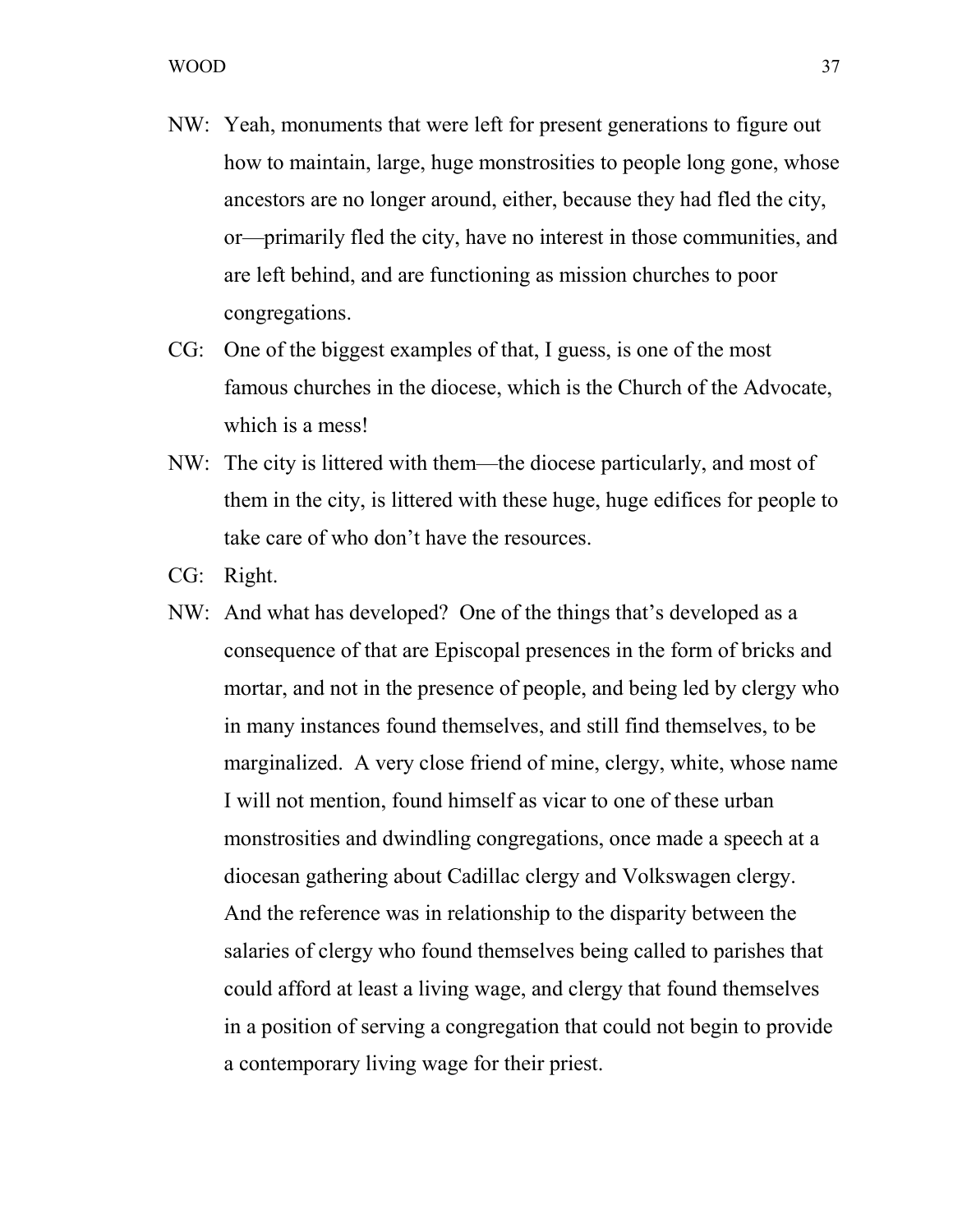Not all of those congregations were in neighborhoods where the people were marginalized individuals by race. Most of them were congregations that were economically depressed. And many of those clergy were not black clergy. The black clergy that I came to know were stars in their own right. I'm talking about the Tom Logans, the Jesse Andersons, the Charles Poindexters, who were fortunate enough to be called to serve congregations that were African American or Caribbean.

- CG: And financially viable.
- NW: Financially viable, middle class people who did not feel marginalized. And as I observe them, and observe their churches, they experience a different kind of church relationship, the churches themselves. They may not have been ever listed among the endowed parishes of the diocese, however they always saw themselves capable, as functioning as independent parishes, and their energy was focused on maintaining their leadership. As a person of color, I was called in as consultant to two of those parishes: Saint Luke, which was by this time a merger of Saint Barnabas and Saint Luke's.
- CG: In Germantown.
- NW: In Germantown, and at another time, Historic Saint Thomas.
- CG: The African Church of Whatever it's Called.
- NW: Each of those consultations, the vestry was very clear at the beginning that the primary goal of their search was to secure a black priest.
- CG: And they both did.
- NW: And in their minds, it was not optional to even consider any other candidates. Now, I dare say that any other congregation that was not a congregation of people of color would not have been allowed to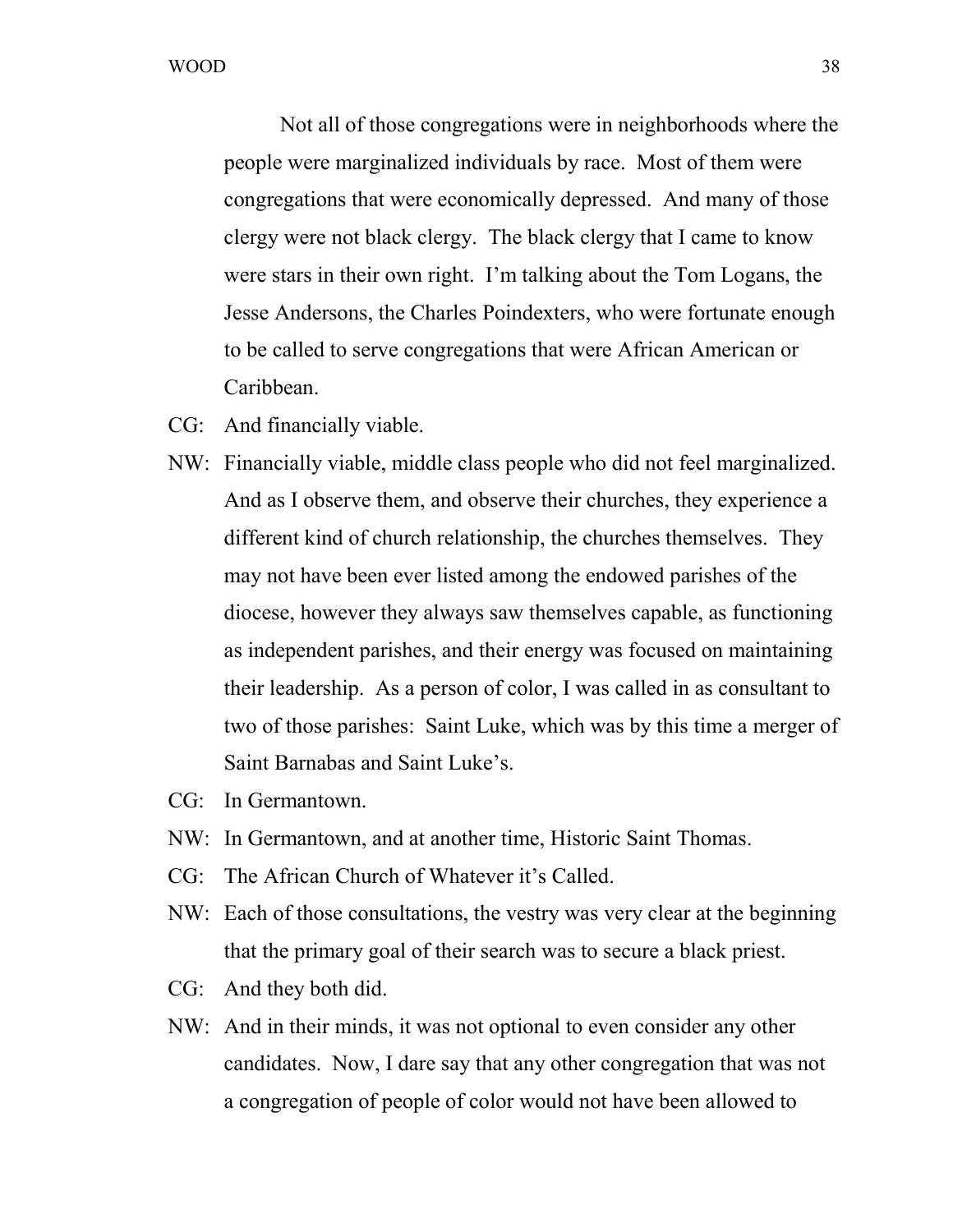make that assertion openly, although it was always very clear that that's not an option.

- CG: That they wanted to have a white priest.
- NW: Right. And so it's the mixed tension of—of African American parishes to hold onto their identity within the context of the diocese, as black parishes, and the willingness to assert that up front, in the face of, you know, more liberal arguments. Now, why do I put that out there? I put that out there because much of the—well, I'm going to get back. The displeasure with Bishop Bennison around his effort to begin to look at the viability of aided congregations—
- CG: And thus diminish the number of parishes.
- NW: The discontent was not with parishes that had black leaders, black clergy. That discontent came from white clergy who found themselves working in—
- CG: In a black church.
- NW: —in a black church.
- CG: And we know one; both of us know one very well, who is no longer alive. So, let me ask you a question. It's complicated. Saint Thomas's, the African Whatever it's Called, and I can never remember it's official title, Church of Saint Thomas, has always been a black church. Saint Luke's, however, was a white church, an integrated church, and now primarily, although there's still a few white members, a black church. Is it different in a church that has made an evolution in its congregation because of the change in the neighborhood? The same is true, I guess, of Grace Epiphany in Mount Airy, that used to be a white parish, and now is—I mean, Jim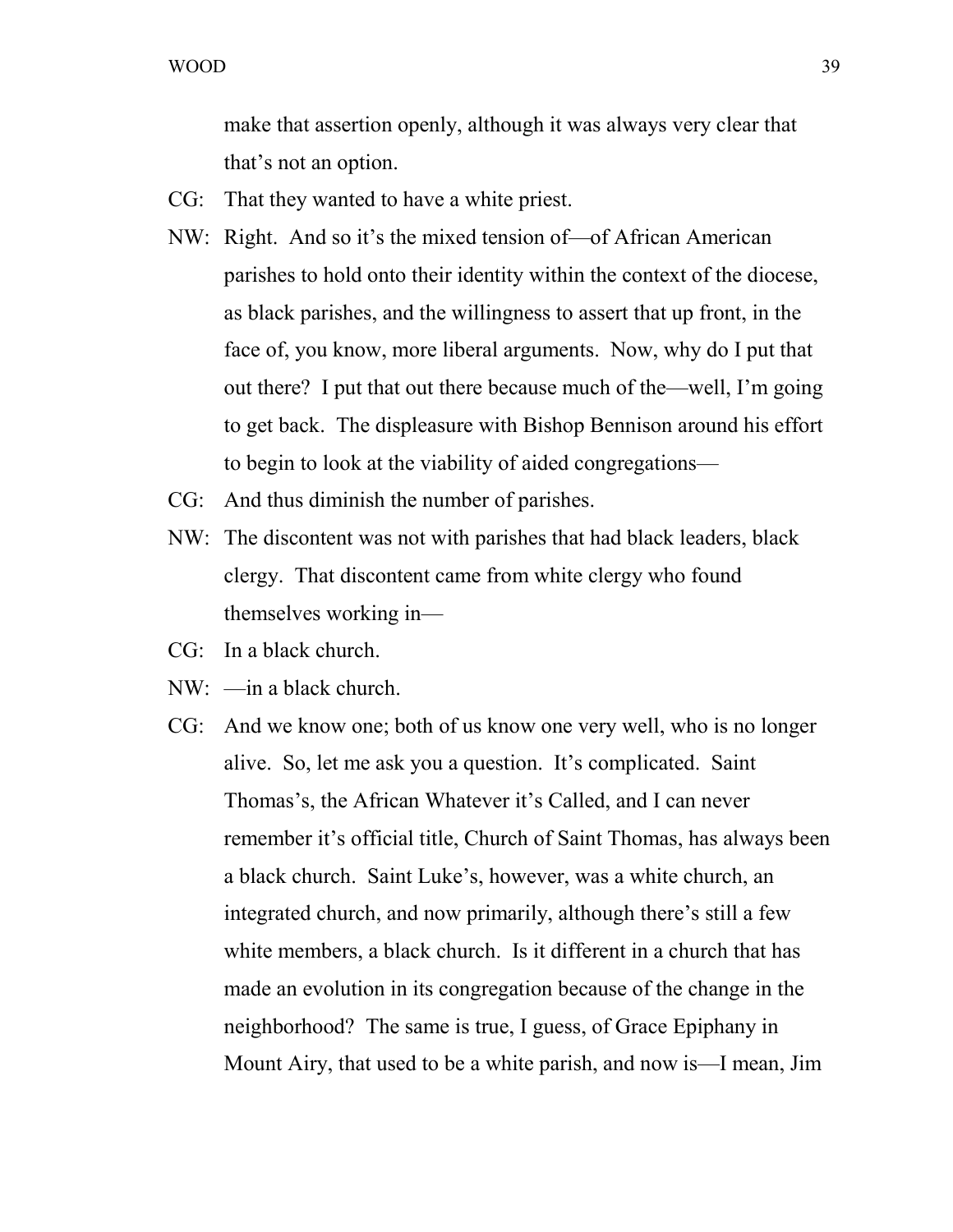Trimble served his curacy at that church, which I didn't know until yesterday.

- NW: I didn't know that either.
- CG: And it's certainly now mostly—talk about churches that has mixed congregations, that has Asians and blacks and whites. Is it different in a place like Saint Luke's, which started out as white, and is now almost all black, than it was at a historically black church?
- NW: I think so.
- CG: And how does that manifest in this whole racial mix? Is it gradual enough that people adjust as they go?
- NW: Well, you know, the historic African American Saint Thomas is probably the best example of a church being able to maintain its cultural identity, and hold on to the kind of congregation that has characterized it over time. Saint Luke's, when the merger happened with Saint Barnabas, which was an all-black church, that congregation was—Saint Luke's congregation was primarily a white congregation that was holding on, but comfortably holding on. And it was taken—
- CG: It was Saint Barnabas that needed the help, right, financially?
- NW: Yeah, it was taken over, in the sense of being taken over, by Saint Barnabas' congregation. And the resident population of Saint Luke's, the white population, the white leadership—because the vestry was white.
- CG: Right. So was the rector.
- NW: Yes—did not survive the merger well, and acquiesced rather than to to stay and work towards having a blended congregation, if you will.
- CG: The blend began to disappear, in other words?
- NW: Yeah. It was never a blended congregation.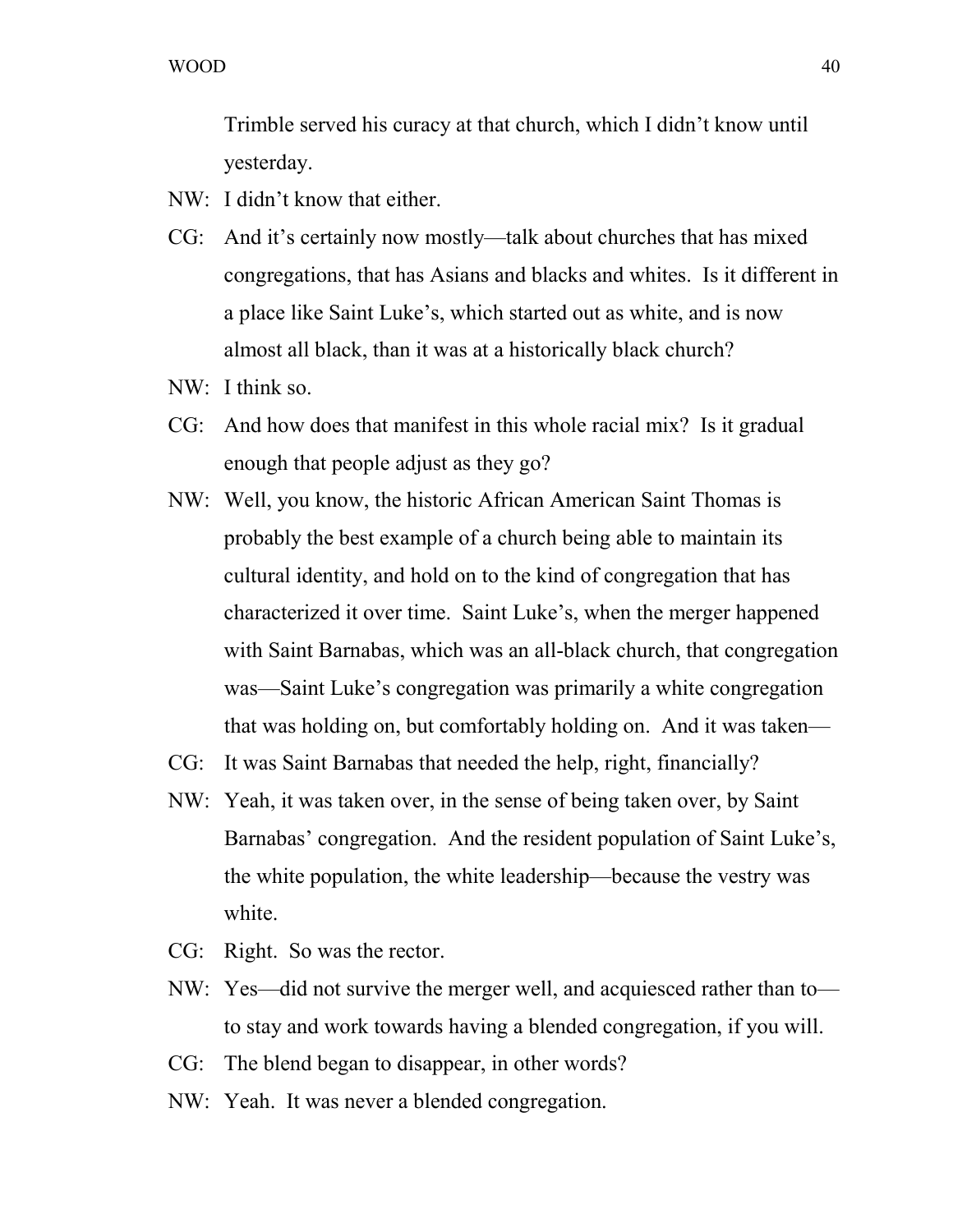- CG: Okay.
- NW: Saint Luke's as it exists now still struggles, I think, to make its mark in the community. It certainly has the caliber of membership. It has the caliber of membership in terms of status and class, and education, that it could be a very prominent player in the diocese. But for some reason, it hasn't happened yet.
- CG: Yeah. One of the things that got Bennison into trouble is that with the shrinking of what we call the main line denominations generally, but the Episcopal Church specifically, is that there are a lot more buildings than there are need for buildings. And of course, everybody has their own attachment to their own place. He got into some trouble for doing what everybody realized at an intellectual level was the right thing to do, which was to reduce and merge, and do that kind of thing, and yet at the emotional level was very hard to deal with. Wasn't that part of it, too, do you think?
- NW: Yeah.
- CG: Or is it all one big stew that he just didn't handle stuff particularly well?
- NW: I'm going to give you a response that's totally personal, informed a little bit by my own experience; informed a lot by my own biases, but it's what I got. [Laughs] Okay?
- CG: That's why you're here.
- NW: I think Charles Bennison, speaking historically, was in the wrong place at the wrong time. Now, what do I mean by that? I observed this diocese go from disgruntled over DeWitt, to anger over property decisions that Lyman made, to real discomfort over the church being more open around civil rights, and supportive of women being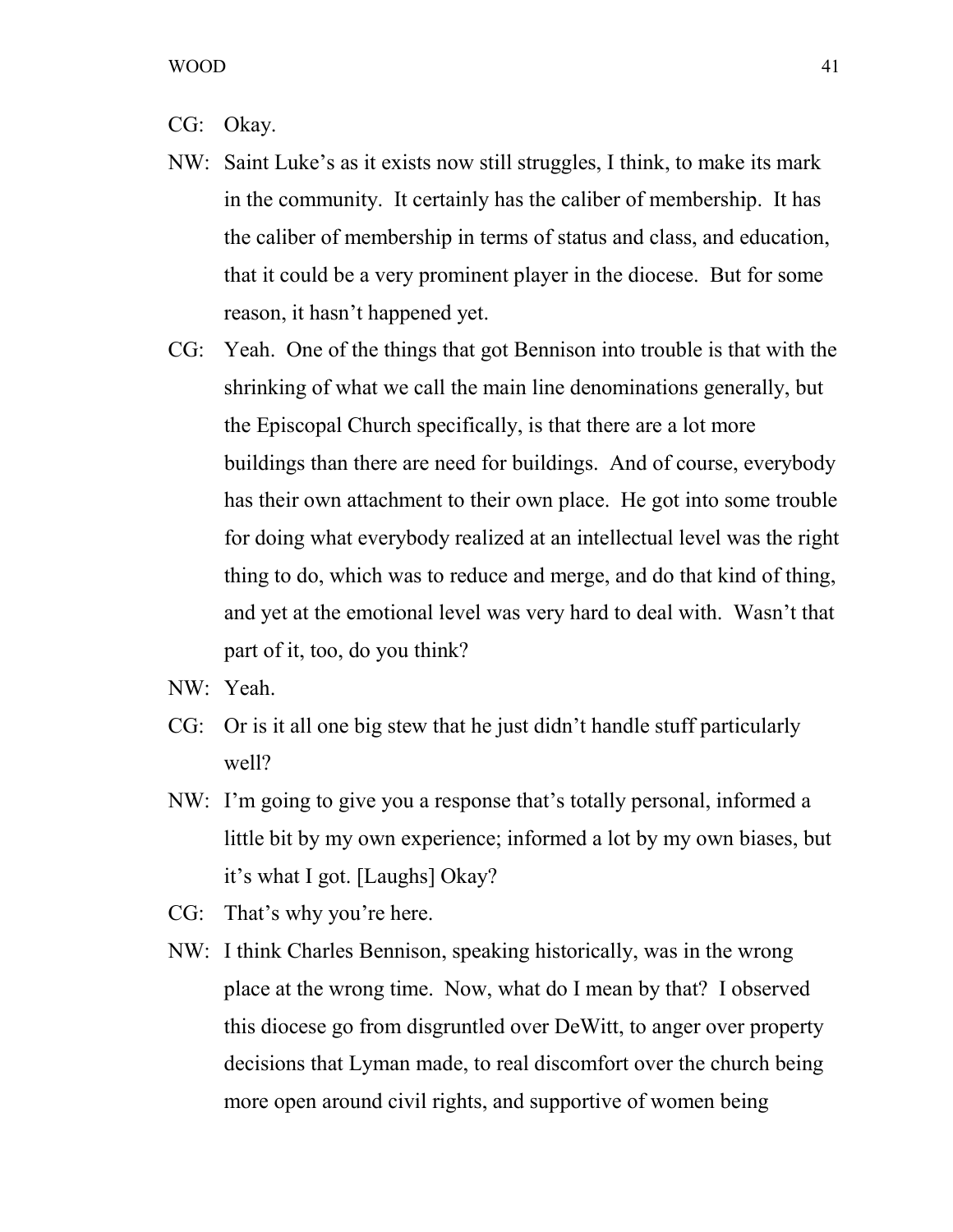ordained, and then gays being accepted, and I watched that anger grow and grow and take momentum. And I believe with all my heart that Bishop Bennison happened to be in the episcopacy when that population of disenchanted Episcopalians had had enough. And he got the full barrage of all of that, all of those decades of built-up discontent about a changing church, because I maintain that if you look at the demographics of that audience, they are the same people. The same people who kicked the pews over Bob DeWitt are the same people who kicked the pews over selling Denby, the same people and when I say same, I mean demographic profile.

- CG: Yeah, I know what you mean.
- NW: The same people who were very upset—
- CG: The same kind of people.
- NW: The same kind of people who were very upset over the increasing—
- CG: Women and gays.
- NW: Women, men, blacks, and gays. And only in moderate defense of Charles's style, it wasn't about his style; it was the fact that they'd had enough. They've had enough, and he was the person that they were going to—that they laid all of this on, some of which he earned, but a lot of which was not his.
- CG: Yeah, but he did earn some of it. I mean, there's the possibility that somebody could have come in, and if they had handled it differently, one of the controversies, of course, is the camp.
- NW: Great guy, great personality, incredible preacher, marvelous educator.
- CG: One on one.
- NW: Not a good manager.